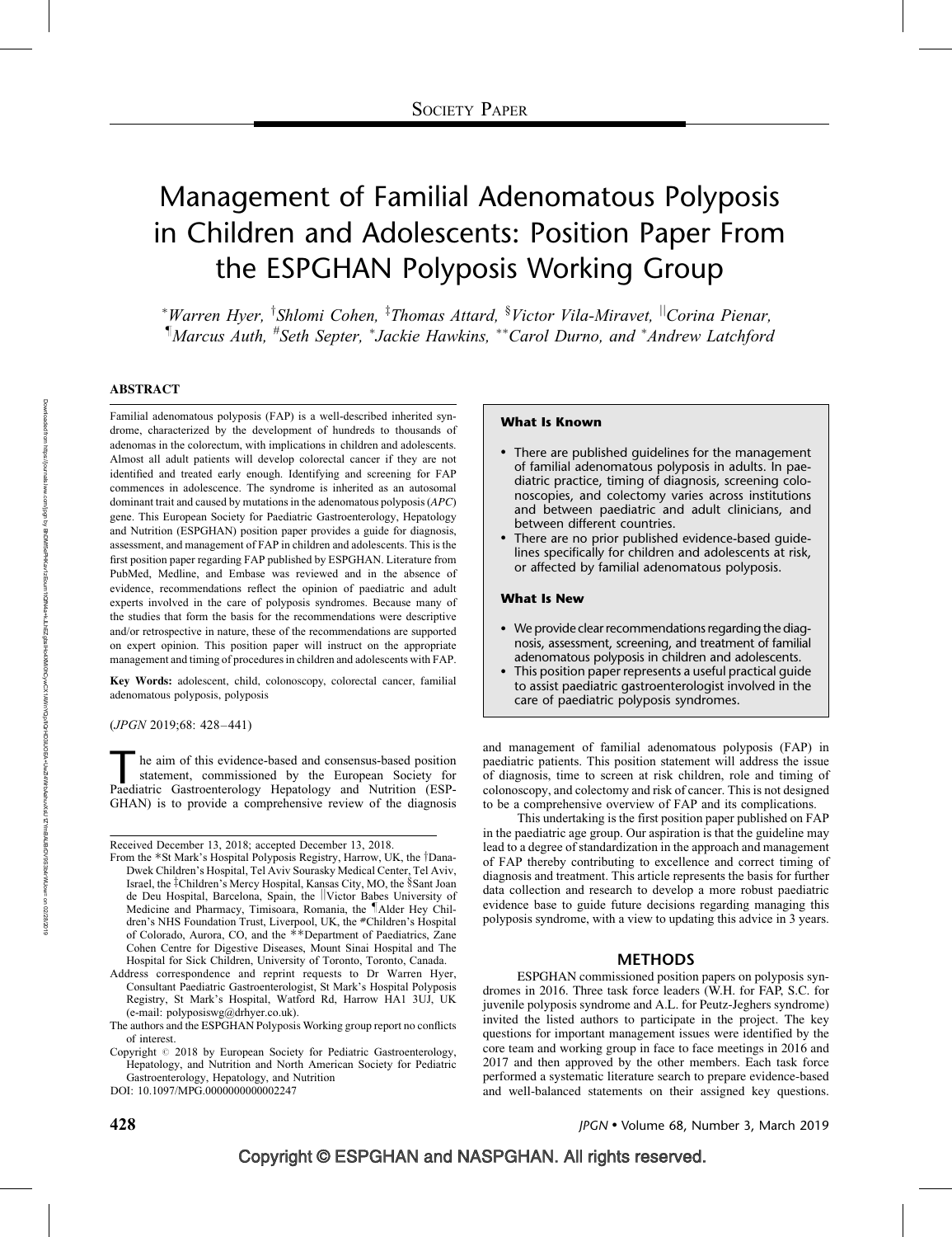Searches were performed in PubMed and EMBASE and Medline and Cochrane (publication year from 2000 to 2017) or before if needed, including as a minimum the key words '' paediatric,'' or ''adolescent'' or ''teenage'' and ''familial adenomatous polyposis.'' Case reports and articles in languages other than English were excluded. When insufficient information or publications were available in specific paediatric or adolescent papers then the search was broadened to include publications regarding adult patients. References in these documents were also searched to ensure acquisition of relevant source data. In the absence of evidence we relied on the expert of opinion and personal practice of the authors. The working group comprised paediatricians involved in the care of paediatric polyposis patients, experts from the field of adult polyposis disease and contributions by surgeons.

All articles studying FAP in the age range were selected by title or abstract. The abstracts and then the full publications were reviewed. Although FAP is a rare condition, most articles were not amenable for grading by the level of evidence and strength of recommendation according to the GRADE system (Grading of Recommendations Assessment, Development and Evaluation). Many articles were case series, with its attendant report bias. International guidelines were reviewed, and their evidence and referenced papers were also assessed. Each task force proposed statements on their assigned key questions, which were discussed by email exchange or face-to-face meetings and voted on during the subsequent year. In April 2018, a draft prepared by W.H. was sent to all group members and then subsequently modified. In ESPGHAN 2018, all members of the faculty discussed and reworded the final manuscript, and voted on the statements included in this article.

The manuscript was then submitted to the Journal of Paediatric Gastroenterology and Nutrition for publication in full length.

# FAMILIAL ADENOMATOUS POLYPOSIS INTRODUCTION

In children, gastrointestinal (GI) colonic adenomas are almost always associated with hereditary adenomatous polyposis syndromes. FAP is characterized by the development of up to hundreds or thousands of adenomas in the colon and rectum and several extracolonic manifestations. Polyps begin to appear in childhood or adolescence and increase in number with age. The standard clinical diagnosis of typical/classical FAP is based on the identification of  $>100$  colorectal adenomatous polyps. By the fifth decade, colorectal cancer (CRC) is almost inevitable if colectomy is not performed. Attenuated FAP (AFAP) is a milder form of the disease which is observed in 8% of cases. It is characterized by fewer adenomas and later presentation. Such cases are less likely to present in childhood. There are many extraintestinal manifestations which are apparent in childhood (Table 1).

FAP is an autosomal dominant inherited condition caused by a mutation in the adenomatous polyposis gene (APC) gene occurring in 1 to 3:10,000 births, with almost 100% penetrance. In 20% to 30% of cases the condition is caused by a spontaneous mutation with no clinical or genetic evidence of FAP in the parents or family.

The gene responsible for FAP, APC (adenomatous polyposis coli), is located on chromosome 5q21 and appears to be a tumour suppressor gene, that is part of the WNT signalling pathway. Most mutations are small deletions or insertions which result in the production of a truncated APC protein. In FAP, a germline mutation inactivates 1 of the 2 APC alleles. Many mutations have been identified on this large gene and there is a correlation between the genetic site and severity of clinical manifestation (Fig. 1). There are some common mutational hotspots forming mutation cluster regions. Mutations between codons 1250 and 1464, and especially those with a mutation at codon 1309, are associated with a more

TABLE 1. Extracolonic manifestation of familial adenomatous polyposis

| Site                 | Examples                                                    |
|----------------------|-------------------------------------------------------------|
| Bone                 | Osteomas, mandibular, and maxillary $(50\% - 90\%)$         |
|                      | Exostosis                                                   |
|                      | Sclerosis                                                   |
| Dental abnormalities | Impacted or supernumerary teeth                             |
|                      | Unerupted teeth $(11\%-27\%)$                               |
| Connective tissue    | Desmoid tumours $(10\% - 30\%)$                             |
|                      | Excessive intra abdominal adhesions                         |
|                      | Fibroma                                                     |
|                      | Subcutaneous cysts                                          |
| Eyes                 | Congenital hypertrophy of the retinal pigment<br>epithelium |
| <b>CNS</b>           | Glioblastomas, eg, Turcot syndrome                          |
| Adenomas             | Stomach                                                     |
|                      | Duodenum                                                    |
|                      | Small intestine                                             |
|                      | Adrenal cortex $(7% - 13%)$                                 |
|                      | Thyroid gland                                               |
| Carcinomas           | Thyroid gland $(2\% - 3\%)$                                 |
|                      | Adrenal gland                                               |
| Liver                | Hepatoblastoma $(<1\%)$                                     |

 $CNS =$  central nervous system.

severe colonic phenotype of FAP. Mutations localized at the extreme ends of the gene and in the alternatively spliced part of exon 9 are associated with an AFAP, and an intermediate expression of disease is found in patients with mutations in the remaining parts of the gene. Other phenotype-genotype correlations have been observed. Each child of an affected individual carries a 50% chance of inheriting the mutated gene.

MYH-associated polyposis is characterized by the presence of adenomatous polyposis of the colorectum. Patients more commonly present in adulthood with a variable number of polyps but no apparent extraintestinal features. It may mimic FAP and lead to diagnostic confusion. This is an autosomal recessive condition and has no paediatric implications, so will not be discussed in this article.

#### Recommendation 1:

# At what age should predictive genetic testing be offered in children at risk of inheriting FAP?

#### Recommendation 1:

Predictive genetic testing should be offered to at risk children at age 12 to 14 years. Families should receive genetic counselling before and at the time of testing. Children who are symptomatic with rectal bleeding should undergo earlier testing (weak recommendation, low-quality evidence, consensus agreement 100%).

Although the earliest colonic manifestation of FAP is mostly in the early teenage years, and CRC are exceptionally rare before the age of 20 years in FAP, current practice is to offer predictive genetic testing for FAP to children at risk from age 12 to 14 years onwards. Although adenomas may first appear age 8 to 12 years, these are largely not clinically significant. Some patients may, however,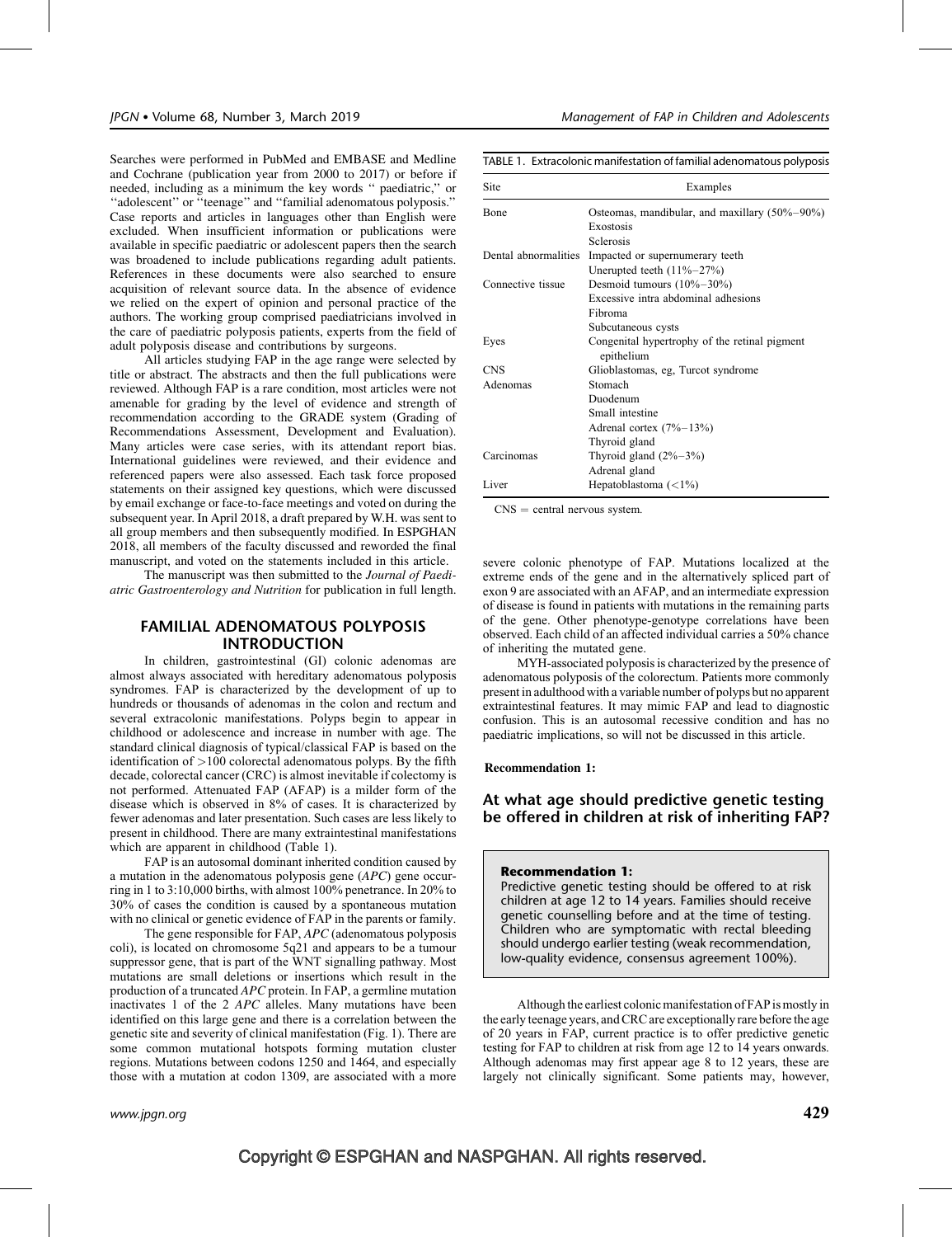

FIGURE 1. Genotype phenotype correlations of the  $APC$  gene. FAP = familial adenomatous polyposis.

develop symptoms earlier if they have an unfavourable phenotype. There is consensus amongst genetic authorities that predictive genetic testing should be performed at an age corresponding to the earliest onset of the disease. Presymptomatic and predictive testing can be postponed or prearranged either until a child is able to give his or her own consent, or there is a clinical requirement to know the result to inform on whether to embark on colonoscopic surveillance. (1,2). Age 12 to 14 years would meet the criteria suggested above, but there may be some children with maturity and understanding in whom consent can be obtained at the age of 10 to 12 years.

Despite this recommendation, some parents will request predictive genetic testing for FAP at a much earlier age citing that if the result is negative this will provide reassurance both for themselves and for the child. The main arguments against genetic testing at a younger age are respect for the child's autonomy and largely theoretical potential psychosocial harm. Other considerations regarding the age of genetic testing relate to whether the family may be lost to later contact if the testing is delayed to teenage years, or there is a risk to the professional working relationship with the family, especially since the counsellor or doctor will need to negotiate consent, procedures, or colectomy in the challenging adolescent age group. Genetic counsellors should advise on why deferring genetic predictive testing until the age 12 to 14 years is in the interest of the child, plus leaving the decision with the family, after a period of reflection (3). It is not unusual for parents to request earlier testing so that siblings may all be tested at the same time, or the parents want relief from their own uncertainty about the child's carrier status. In reported case series, there is no evidence of adverse consequences of genetic testing in children younger than 10 years, nor impact on parent-child relationship (4). Nor do children show significant distress over the first year following predictive testing for FAP (5). All genetic testing should be preceded by counselling regarding the implication of the result by clinicians experienced in the management of the disease or by genetic counsellors (6), with 1 study advocating ongoing contact with genetics long after testing (7). This would ensure onward care to experts in polyposis and access to polyposis registries.

Clinical circumstances exist when testing at a younger age  $(<10$  years) may be necessary. In particular the presence of rectal bleeding, especially when the family mutation is associated with a more aggressive phenotype (eg, codon 1309) would be an indication for earlier genetic testing and colonoscopy (8).

#### Recommendation 2:

# How should the genetic testing be interpreted in FAP?

#### Recommendation 2a:

In relation to predictive testing, if the child is found to have the familial APC variant, they have a diagnosis of FAP. If the familial APC variant is absent in the child, then they have not inherited FAP.

#### Recommendation 2b:

In a patient with colonic adenomas who undergoes genetic testing for FAP (diagnostic testing), the finding of a pathogenic variant will confirm the diagnosis of FAP. If no pathogenic variant is identified, this does not exclude FAP.

(strong recommendation, moderate-quality evidence, consensus agreement 100%)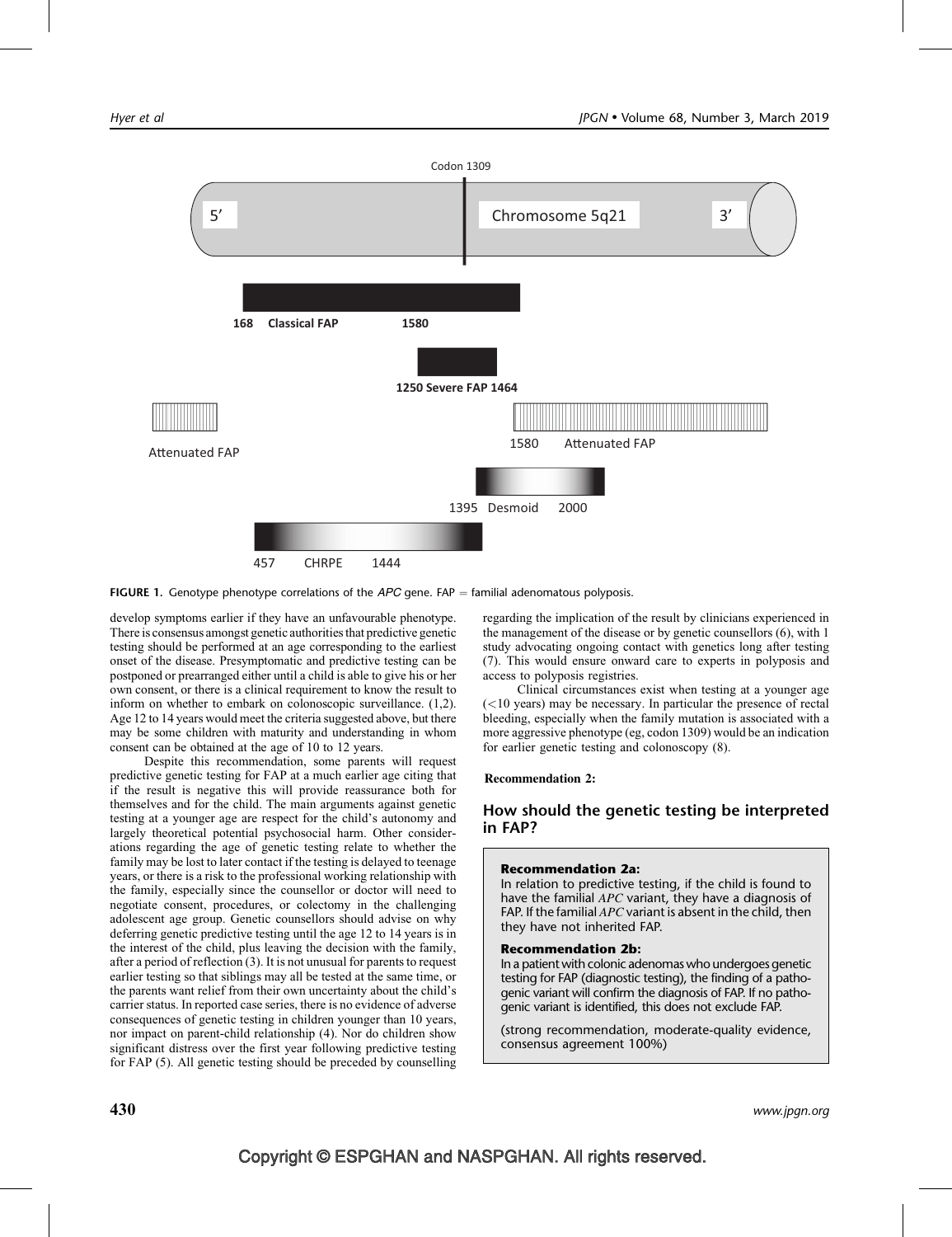# Predictive Testing

In a child from a family pedigree known to be affected with FAP, to define which screening protocol is appropriate for a given family, the first step is to determine, where possible, which APC mutation is present in the FAP affected index member in the family. For the 90% to 95% in which a mutation is detected, at-risk relatives can be offered predictive genetic testing. Identifying the family gene mutation test confirms the diagnosis of FAP and the child/adolescent should undergo colonoscopic assessment. A negative test is considered accurate in excluding FAP and the patient should be considered to hold an average population risk for the subsequent development of adenomas and cancer and can be discharged from follow-up. Those patients in whom the familial mutation has not been successfully sequenced and identified as a pathogenic mutation (5%–10% of families), then FAP has not been excluded in this individual, they should not be discharged and they should undergo endoscopic surveillance (Fig. 2).

In children from families in which the mutation is not known or cannot be identified, the genetic testing is noninformative and it will not be possible to offer predictive testing to asymptomatic at-risk children. Protocols vary but current approach is to perform colonoscopy on all first-degree relatives from the age of 12 to 14 years every 3 to 5 years until adenomas are found. If by the age of 20 years, no adenomas have been identified despite the use of chromoendoscopy, colonoscopy should be performed at 5 yearly intervals.

# Diagnostic Testing

De novo genetic mutations account for 15% to 20% of cases of FAP. When colonic adenomas have been identified in a child at colonoscopy, for example, for rectal bleeding, they should be examined for extracolonic features of FAP, for example, skin, dental, or bone manifestations (Table 1), and the family referred to a specialist or a geneticist for counselling for diagnostic genetic testing, and a detailed family history. At genetic testing, if a pathogenic mutation is identified, then the diagnosis of FAP will have been confirmed and other first-degree relatives should be offered predictive testing (Fig. 3). If no pathogenic mutation is identified, then other family relatives cannot be offered diagnostic testing, and they should be referred for colonoscopy. If a variant of unknown significance is identified, then the advice of a geneticist should be obtained but until more work has been performed, as such variant of unknown significance cannot be used for predictive testing.

## Recommendation 3:

At what age should colonic surveillance commence in children predicted to be affected by FAP?

## Recommendation 3:

In those confirmed to have FAP on predictive genetic testing, and those considered at risk where genetic testing is not possible, colonic surveillance should commence age 12 to 14 years. Once adenomas have been identified, intervals between surveillance colonoscopy should be individualized depending on colonic phenotype every 1 to 3 years. Rectal bleeding or mucous discharge should lead to a colonoscopy at any age.

(weak recommendation, low-quality evidence, consensus agreement 100%)



FIGURE 2. Interpreting genetic testing in FAP—predictive testing. FAP = familial adenomatous polyposis.

www.jpgn.org  $\hspace{1.6cm}431$ 

# Copyright © ESPGHAN and NASPGHAN. All rights reserved.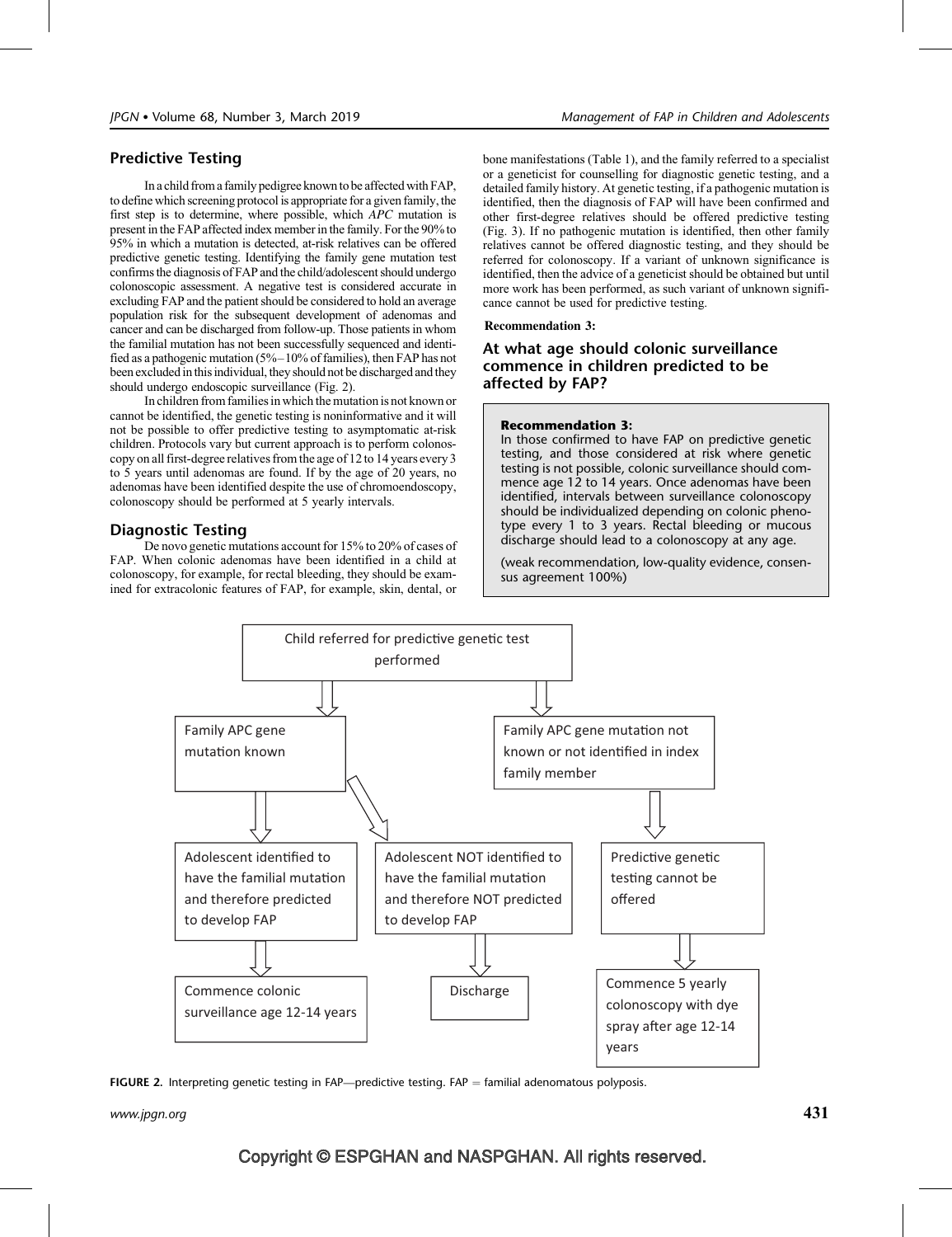

FIGURE 3. Interpreting genetic testing in FAP—diagnostic testing. FAP = familial adenomatous polyposis.

Children and adolescents predicted to develop FAP should undergo colonoscopic surveillance. Patients should not wait until they are symptomatic before they undergo their first colonoscopy. A study comparing patients with FAP who presented with symptoms compared with relatives of patients referred for screening, observed a much lower incidence of CRC in those screened by colonoscopy (incidence  $3\% - 10\%$ ) compared to those patients who presented with symptoms  $(50\%-70\%)$  (9). Of note this article reflected practice in the late 1980s and range of age of diagnosis in those patients being screened was variable, from age 8 to 59 years, yet this publication does add evidence to the value of presymptomatic screening and recall through a polyposis registry.

Although CRC is particularly rare under age of 20 years, we recommend starting colonoscopy before the onset of symptoms, age 12 to 14 years, after diagnostic genetic testing has been performed in at-risk children. This is in agreement with other international guidelines (10).

The role of colonoscopic surveillance is to assess adenoma burden and determine adenoma distribution especially in the rectum as these impact on surgical options for colectomy. Extra time should be spent in the rectum counting adenomas, especially those  $=$  or  $>2$  mm. If polyps are small or hard to visualize, chromoendoscopy should be considered to improve visibility of polyps.

The National Comprehensive Cancer Network guidelines (11) for asymptomatic patients with a known APC mutation recommend either colonoscopy or sigmoidoscopy every 12 months starting age 10 to 15 years. Although this National Comprehensive Cancer Network guideline advocates annual

colonoscopy, there is no evidence for accelerated carcinogenesis and therefore no indication that the colonoscopy should be performed every year. The risk of developing cancer in teenage years is as low as 0.2% (10), so waiting 1 to 3 years between colonoscopy would appear safe, so long as families are not lost to follow-up if endoscopies are as far apart as every 3 years (eg, in those patients with less than a total 50 adenomas under 2 mm at colonoscopy).

It should be acknowledged there is a phenotypic variation in this age group and the interval between colonoscopies needs to reflect this. Intrafamilial variation is well recognized so relying on family history alone is unsafe. The presence of a gene mutation associated with a more aggressive phenotype (eg, codon 1309) should not dictate alone the timing of colonoscopy. The presence of symptoms, in particular rectal bleeding and/or anaemia, suggests a significant polyp burden and requires an earlier colonoscopy (12). In patients with FAP-related symptoms such as rectal bleeding, diarrhoea, or mucous discharge should lead to a colonoscopy at any age (13).

The depth of colonoscopy has not been studied. Although sigmoidoscopy is adequate to detect polyps in those with colonic polyposis, polyps may appear earlier on the right side of the colon. Historical registry data by Bussey (14) demonstrated 170 adult patients with FAP, the rectum is affected in all cases, but this was not a paediatric cohort. Out of 245 colonoscopies in patients younger than 25 years with FAP, proximal colonic polyps were found in 8 children when no polyps were seen in the rectosigmoid. Given these findings, and the fact that most endoscopic procedures are performed under general anaesthesia in children and young teenagers, we feel that colonoscopy gives a more comprehensive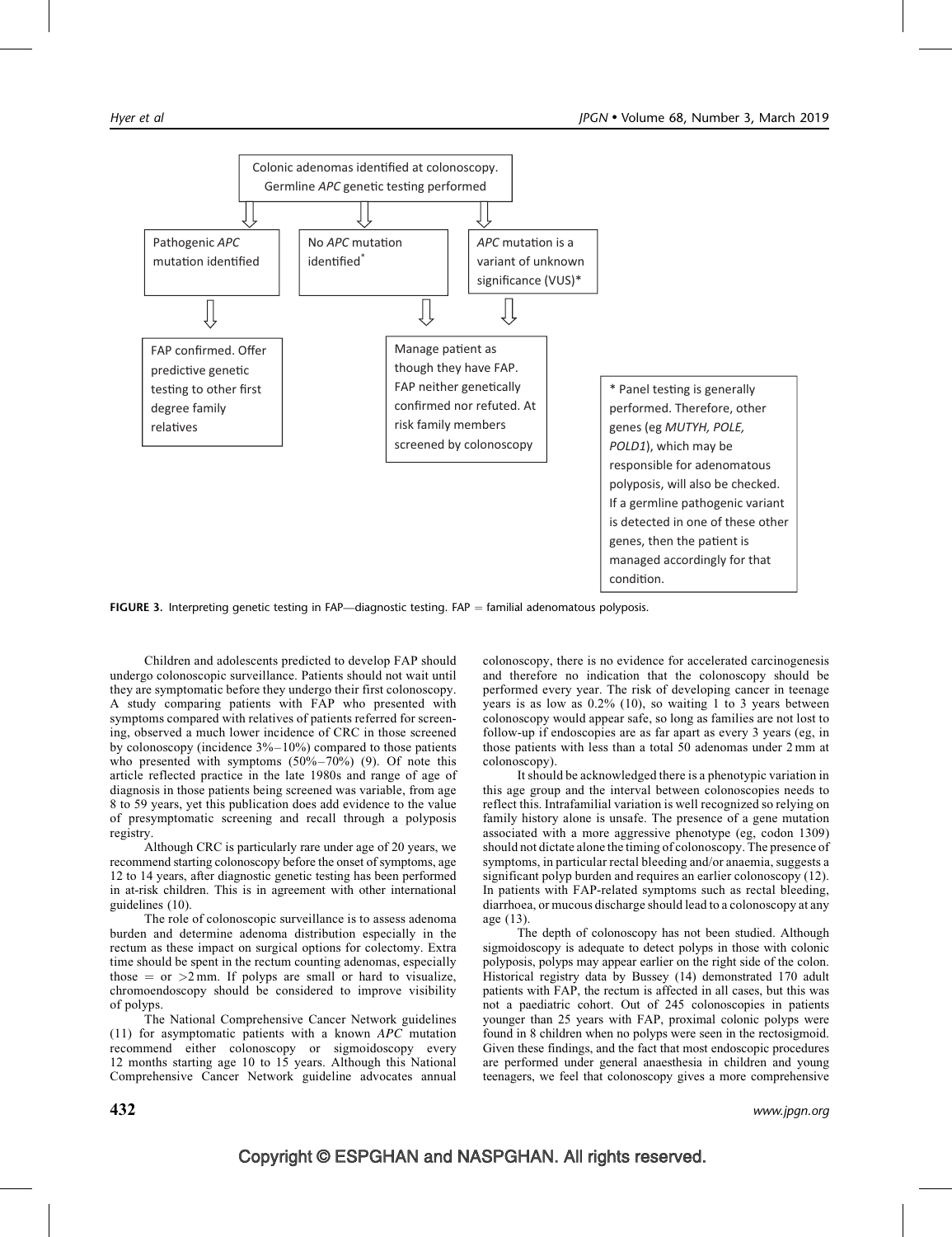assessment of the patient, without increasing the burden to the child. We concluded that sigmoidoscopy alone should not be recommended as the preferred investigation either for screening or surveillance. In patients who undergo colonoscopy where infrequent or small adenomas are seen, or none are visible at all, dye spraying the rectal mucosa with methylene blue or indigo carmine (chromoendoscopy) will substantially increase the sensitivity of the examination (15).

Clinicians should be aware that colonoscopy cannot be used to judge severity of dysplasia as it is difficult endoscopically to diagnose advanced lesions when numerous or innumerable polyps are present. Polyp features that are more likely to be associated with advanced dysplasia or malignancy include ulceration, surface bleeding or adenoma diameter >10 mm. Polypectomy of adenomas should not be performed routinely to delay the inevitable colectomy, but there is benefit in removing larger polyps >10 mm, or those with concerning appearance to assess the degree of dysplasia and assist in determining timing for colectomy. Biopsy alone of large lesions may still fail to identify a malignancy within the polyp.

First-degree family relatives without an identified APC mutation should be surveyed by colonoscopy every 5 years from the age of 12 to 14 years until adenomas have been identified, then once adenomas have been confirmed, the patient should undergo repeat colonoscopy at a frequency depending on the colonic phenotype (16). It is difficult to know at what age screening can safely cease in those not found to have adenomas. More than 90% of individuals with FAP will have developed polyps by the age of 25 to 30 years, but in view of the variation in phenotype within families and the existence of AFAP, it is reasonable to consider continuing surveillance until the age of 50 years.

## Recommendation 4:

# At what age should children and adolescents be referred for colectomy and what is the preferred surgical procedure?

## Recommendation 4:

Colectomy is necessary to prevent CRC in adulthood. Decision on the timing for colectomy should be determined by polyp burden and characteristics of colonic adenomas in the context of social, personal, and educational factors. Ileorectal anastomosis (IRA) or ileal pouch-anal anastomosis (IPAA) has their merits and disadvantages and many factors affect on the choice of surgery. The choice should be based on patient phenotype (rectal and colonic burden) and genotype, at the discretion of the surgeon.

(weak recommendation, low-quality evidence, consensus agreement 100%)

Removal of the colon for FAP is required to prevent the almost inevitable development of CRC. The age at which prophylactic colectomy is performed is not fixed and is a topic that needs to be discussed in adolescence. There are no guidelines regarding the timing of surgery, nor evidence to dictate the point at which colectomy should be performed based on polyp burden (number or size). The adenoma-carcinoma sequence is not accelerated in FAP, so it may take more than 10 years before a cancer develops in a colon with adenomas.

There is no clear evidence to dictate at what polyp size or colonic burden should lead to colectomy and any recommendations remain arbitrary. Current practice is arbitrary recommending colectomy when there are many adenomas  $>10 \text{ mm}$ ,  $> 500 \text{ of}$ polyps >2 mm, or carpeting of the colon of polyps. Many teenagers and young adults will undergo colectomy before this point, fitting the procedure around gaps in their education or working careers or their domestic or social circumstances.

If high-grade dysplasia is identified in colonoscopic biopsies, then this would be an indication for colectomy sooner. Waiting for serial biopsies to change from low-grade to high-grade dysplasia is unsafe and will put patients at risk of developing CRC especially as it is not clear which polyps should be biopsied at colonoscopy for histological assessment (17). Colonoscopy can overlook high-grade dysplasia because it is difficult to endoscopically diagnose advanced lesions that are progressing to malignancy, when numerous or innumerable polyps are present. Given this, there is no justification for routine biopsies or polypectomy to assess dysplasia. Polypectomy or biopsy should be targeted to polyps that have a suspicious/advanced appearance (ulceration, surface or contact bleeding, and diameter  $>10$  mm). If there is sufficient concern about polyp size, polyp density, and the presence of feature suggestive of advanced changes, the patient should be referred for colectomy. There are rare occasions in which colectomy may wish to be delayed (eg, a personal or family history of desmoid disease). The decision making around such cases may be complex. It would be prudent for such cases to be referred to a specialist centre, where a full multidisciplinary team can evaluate the case to ensure the management is tailored appropriately to the individual and where polypectomy can be performed by individuals who are experienced in the endoscopic management of FAP.

The 2 main surgical options are colectomy with IRA and proctocolectomy with IPAA. Both surgical choices have their merits and weaknesses. The IRA is a relatively straightforward operation that can be readily performed laparoscopically, reducing hospital length of stay and recovery with preservation of bowel function and continence, and small surgical scars with cosmetic advantage (18). The IPAA requires more extensive surgery with pelvic dissection with its attendant risks of haemorrhage, damage to pelvic nerves, and possible reduction in fertility.

Current adult practice, based on large cases series and expert consensus published in FAP international guidelines (10) recommends IPAA in those with a significant rectal burden of adenomas and this advice should be extended into paediatric practice. Those children or adolescents with an adenoma burden of >20 rectal polyps, or a total colonic burden of >500 adenomas should preferably be referred for a primary IPAA (19). Conversely, those patients with a few rectal adenomas (<20) or infrequent colonic polyps can be referred for an IRA.

Other considerations regarding surgical choice include genotype (20–22), the impact on fertility (23) and the risk of desmoid disease. Despite these data, the phenotype of the colon and rectum should principally guide surgical choice (Table 2). The decision regarding surgical choices should rest with the surgeon, who can counsel the patient and parents further regarding the pros and cons

TABLE 2. Clinical factors influencing the surgical choice of either ileorectal anastomosis or ileal pouch-anal anastomosis

Rectal and colonic adenoma burden Site of mutation Risk of desmoid, or presence of desmoid tumours Risk of impact on fertility in females Long term function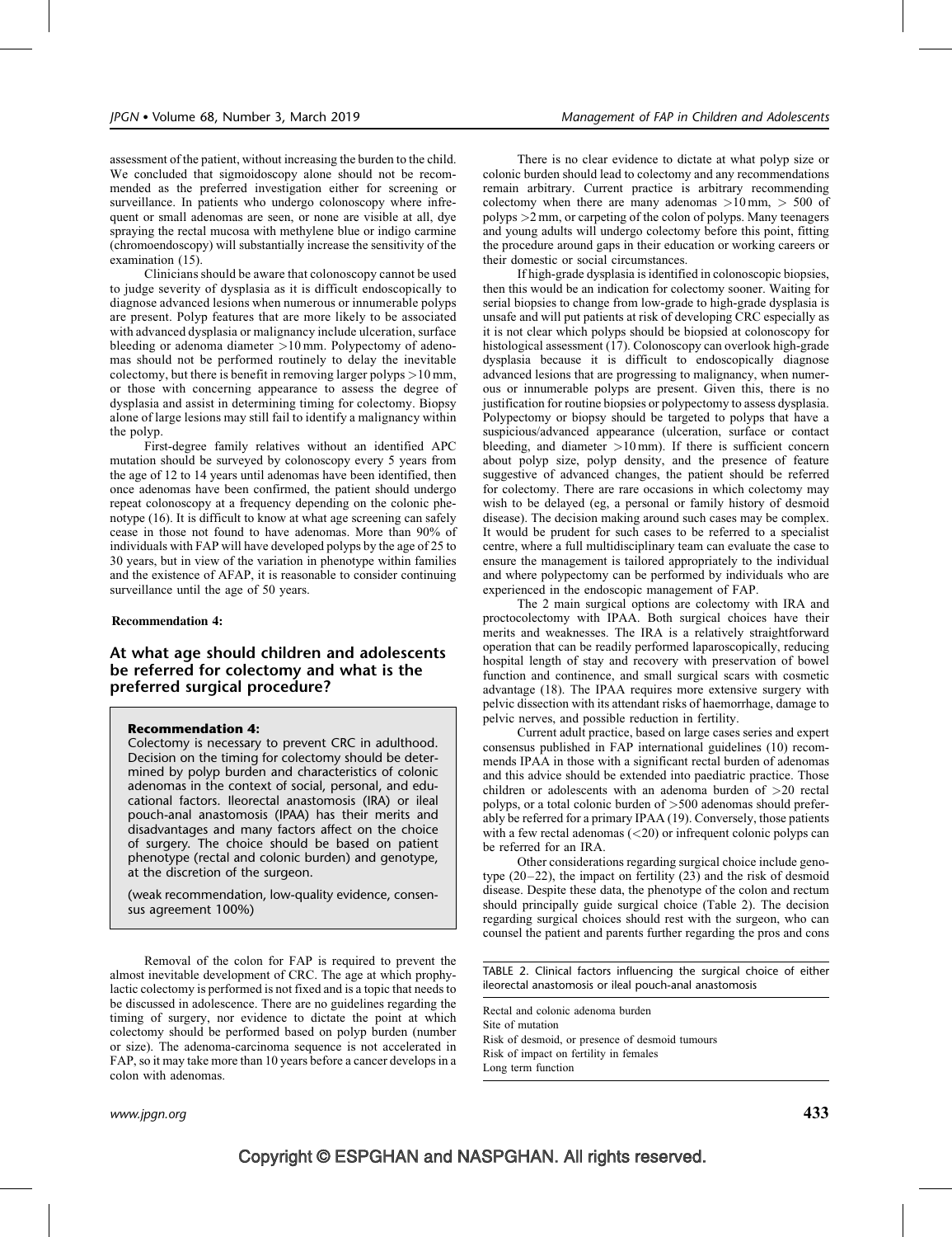of both surgical options and the rationale behind the surgical decision-making process. The choice should not be determined by the paediatric gastroenterologist. Current opinion recommends IPAA should be performed in expert centres by surgeons who have experience in performing numerous IPAA operations per annum. A colonoscopy should be performed before the colectomy to assist the surgical choice, assessing rectal and colonic polyp burden.

Postcolectomy, the rectal remnant after an IRA and the pouch after IPAA must be endoscopically surveyed. Post IRA, guidelines suggest 6 monthly—annual examination of the rectum (10). There are no data to support optimal frequency of surveillance and it would be reasonable for this to be tailored according to an individual's phenotype. Post IPAA, the gastroenterologist needs to be aware that there will be retained rectal mucosa. It is this that dictates the surveillance interval post-IPAA, rather than the risk of pouch body adenomas. The pouch should be endoscopically examined for adenomas in the residual rectal mucosa of the cuff, and the pouch body, preferably annually. Cuff adenomas can be technically difficult to treat endoscopically, so detecting them early, when small, is likely to improve the chance that they are successfully treated endoscopically. Pouch body adenoma risk appears to increase with the age of the pouch. They can be subtle but appear to run an indolent course and endoscopic resection of larger lesions is reasonable. Endoscopic assessment of pouches post IPAA, and assessment and therapy for pouch adenomas should be performed by clinicians with appropriate expertise.

#### Recommendation 5:

# At what age should upper gastrointestinal surveillance commence in children affected with FAP?

#### Recommendation 5:

Despite the presence of gastric polyps in children, and the later risk of duodenal polyposis and ampullary cancer in adult practice, there is no justification to commence routine upper GI (UGI) surveillance until age 25 years.

(weak recommendation, low-quality evidence, consensus agreement 90%)

After prophylactic subtotal colectomy, the risk of subsequent UGI cancer is greater than the risk from the retained rectal segment post-IRA. Lifetime risk of duodenal polyposis approaches 100% (24). The absolute lifetime risk of developing duodenal cancer is estimated to be 3% to 5%. Although the diagnosis of duodenal cancer before the age of 30 years is rare, there are isolated reported cases of duodenal malignancy before 20 years of age. Over a 10 year period, 368 patients with FAP were assessed, with their first gastroscopy performed at mean age 20 years. The median age of diagnosis of duodenal adenomas was 38 years (range 20–81). The median age of diagnosis in duodenal cancer in this cohort was 52 years (range 26–58) (25). The recommendation from this series was to start duodenal surveillance age 30 years.

Although duodenal adenomas and dysplasia have been identified in children younger than 12 years, the youngest UGI cancer reported was in a 17-year old (26). Periampullary duodenal adenomatous nodules and polyps are common in adolescents with FAP (reported in 11/49 gastroscopies in 1 series), but again no reported cancers in this age group (27). Symptoms do not predict pre malignant changes.

Subsequent published recommendations based on case series suggest first surveillance gastroscopy procedure should be performed in the patient's mid 20s (or 5 years earlier than the youngest case of advanced duodenal adenomatosis in those with a significant family history) (28). Others advocate earlier gastroscopy whilst more than half of the cohort (59% of  $n = 96$ ) had developed UGI polyposis with a mean onset at age 17 years, but there were no invasive cancers in this group (29). The reviewers in this position statement understand the concern of clinicians about missing a possible UGI cancer, because it is so easy to perform a gastroscopy within the same anaesthetic procedure. However, despite the fact that in current paediatric endoscopy practice many perform a ''routine'' gastroscopy at the same procedure as a colonoscopy under general anesthesia, there is little to be gained by identifying or documenting UGI manifestations of FAP with such a low probability of identifying malignancy. The working group considered that the incidental finding of polyps in the duodenum should not influence when or whether a gastroscopy needs to be performed in patient with FAP and the criteria should be based on clinical need (eg, unexplained anaemia).

Endoscopic surveillance of the ampulla and duodenum is best performed with a side viewing duodenoscope  $(\pm$ forward viewing scope). Duodenal disease is classified according to the Spigelman staging system, which facilitates determining the interval for duodenal surveillance and treatment options (30). Were there to be an indication for gastroscopy prior to age 25 years, for example, dyspepsia, then any duodenal lesions incidentally identified should be discussed with an adult gastroenterologist with expertise in assessing the duodenum in adults with FAP.

Gastric lesions are also common in adult patients with FAP. Fundic gland polyps (FGPs) are the most common seen in 40% to 75% of FAP patients, followed by gastric foveolar-type gastric adenomas. FGPs are usually small, <5 mm, sessile and multiple, asymptomatic, and limited to the stomach (31). Gastric adenomas in childhood are uncommon in FAP (32). Although there is a current debate regarding the malignant risk of FGPs, given that no gastric cancers have been identified in patients younger than 25 years, routine gastroscopy can be delayed until 25 years.

High-grade dysplasia is rarely seen on baseline upper GI endoscopy (33). No causal link has been found between *Helico*bacter pylori and FAP-associated FGPs. Other uncommon lesions include pyloric gland adenomas, gastric hyperplastic polyps, and intestinal-type gastric adenoma.

UGI endoscopy may be indicated for nonspecific abdominal symptoms (eg, dyspepsia, epigastric pain) in patients with FAP to detect and treat GI disease unrelated to FAP.

Recommendation 6a:

# Should infants and children from families affected by FAP be screened for hepatoblastoma and should children with hepatoblastoma undergo testing for FAP?

#### Recommendation 6a:

Routine screening for hepatoblastoma (HPB) in patients with FAP is not recommended. In children found to have HPB, there is no evidence that routine genetic testing or endoscopic screening for FAP is required.

(weak recommendation, low-quality evidence, consensus agreement 90%)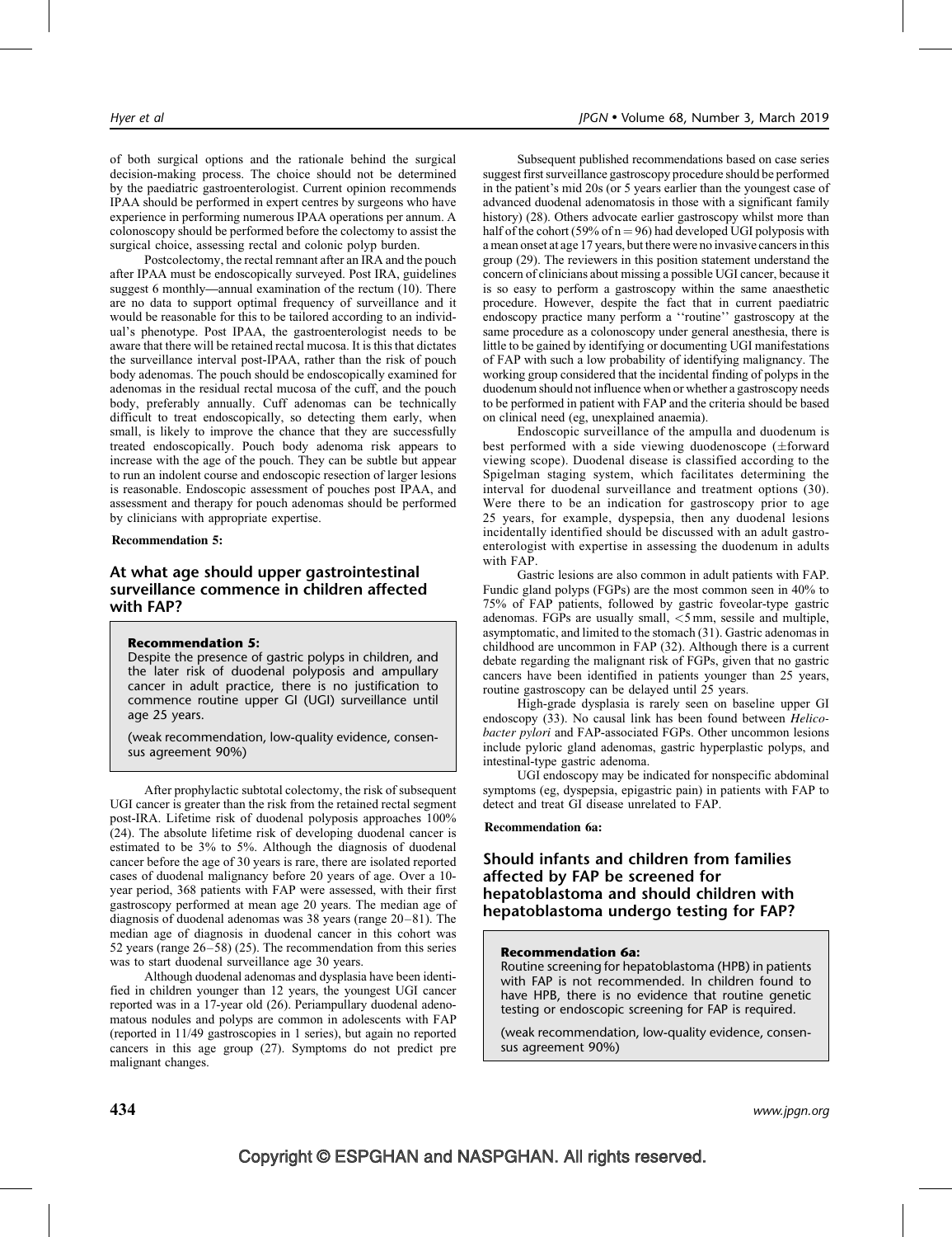# Should infants from affected families be screened for hepatoblastoma?

The risk of HPB is 750 to 7500 times higher in children from FAP families than in the general population (34), with an absolute risk reported as 2% of FAP-affected children. The majority of the cases occur before 3 years of age (relative risk of HPB in patients with FAP suggested to be relative risk  $= 847$  (35). The prognosis to some degree correlates with tumour size, and authors have inferred that some patients would have a better prognosis if the diagnosis was made earlier. The outcomes for HPB are excellent with current treatment using partial hepatectomy and chemotherapy (survival >90% in patients with stage I and II disease), it has been suggested that earlier tumour detection may improve cure rates and also may limit the chemotherapy needed to produce that cure, but this has not been substantiated (36). Surveillance has thus been proposed in children who have a diagnosis of FAP or have a parent with FAP, often starting with alpha-feto protein laboratory testing and 3 monthly ultrasound scans of the liver from birth (37). Thus, some authors suggest that children with an APC mutation diagnosing FAP, or who have a parent with known APC mutation (even if no genetic testing has been performed in the infant) should be offered surveillance consisting of alpha-feto protein measurement and abdominal ultrasound every 3 to 4 months from birth to 5 years of age. This would be an onerous undertaking and conflicts with recommendation 1 (recommending delaying genetic screening until after age 12–14 years). When this regime was applied to a small (and therefore not statistically significant cohort) of 20 patients at risk of FAP who underwent HPB screening, none developed liver tumours (38). No studies have identified the benefit of screening for HPB in FAP.

There is insufficient evidence to suggest screening for HPB confers any advantage and therefore the recommendation currently is not to offer screening investigations for HPBs in atrisk infants and children. Parents should be counselled regarding the increased relative risk of HPB in patients with FAP, but very low absolute risk, and explaining there is no evidence that screening is effective and improves patient outcome. We anticipate that such counselling would be sufficient to avoid HPB screening.

# Should children diagnosed with an HPB be screened for FAP?

HPB is the most common primary liver tumour in children. Published series have suggested that approximately 10% of children with a diagnosis of HPB may have a germline *APC* mutation (39) and thus children with HPBs should be referred for screening for FAP even in the absence of family history. Others have found no APC mutations in 29 cases of apparently sporadic HPB (40).

Based on these data, FAP should be considered in a child with an HPB by seeking a suggestive family history of early onset CRC and polyps, or extraintestinal manifestations. If there is a clinical suspicion of FAP, the family should be referred for screening. In the absence of these factors, there is insufficient evidence to suggest routine screening in adolescence for children with HPB. If a child or teenager develops GI symptoms, they should be investigated accordingly. Clinicians should be aware of the association of HPB and FAP. The risk of FAP in patients who had HPB in childhood needs to be discussed with the family (39), and the decision to screen, or not to screen for FAP should be shared with the parents and adolescent.

Recommendation 6b:

Should children with congenital hypertrophy retinal pigmentation epithelium (CHRPE) be investigated for FAP?

# Recommendation 6b:

Children with bilateral and multiple CHRPE lesions should undergo colonoscopy at age 12 to 14 years. If CHRPE lesions are single or unilateral in the absence of relevant family history, further evaluation should not be required.

(weak recommendation, low-quality evidence, consensus agreement 100%)

Up to two thirds of patients with FAP have CHRPE identified at ophthalmoscopy, and this should be verified by an ophthalmologist knowledgeable about the condition (41). Idiopathic solitary CHRPE is described in the general population with a prevalence of 1% to 4% (42). CHRPE lesions associated with FAP are most often multiple, bilateral (bilateral in 86% of cases) and in an oval or pisciform shape (43). Multiple retinal lesions appear to have a 40% to 70% sensitivity and close to 100% specificity as a phenotypic marker for FAP (44). Four bilateral and large size lesions are highly predictive of FAP. Children and adolescents with CHRPE in the pattern suggestive of FAP, should be referred for genetic counselling and evaluation by a paediatric gastroenterologist. If there is a known family history of FAP with an identified APC mutation in an index family member, targeted genetic testing should be offered. Otherwise, with a specificity approximating to 100%, those with multiple bilateral lesions should be investigated for FAP; we suggest that colonoscopy and subsequent genetic testing can be deferred until age 12 to 14 years, unless the patient is symptomatic.

If an experienced ophthalmologist considers the CHRPE lesions to be single and unilateral, then referral to a paediatric gastroenterologist is not required. If there are additional concerns identified from the family history or clinical examination, then further evaluation by a geneticist is recommended.

# Recommendation 6c:

# Should infants and children found to have a desmoid tumour be investigated for FAP?

## Recommendation 6c:

The vast majority of desmoids tumours are sporadic; children identified to have a desmoid tumour (DT) have approximately 10% risk of FAP. If the kindred is known to have FAP and the child has a desmoid, it should be presumed the child has FAP.

In a child presenting with a DT, testing the DT for a  $\beta$ catenin/CTNNB1 mutation is recommended. If a  $\beta$ -catenin/CTNNB1 mutation is found, this indicates sporadic desmoid and further investigations for FAP are not required. If  $\beta$ -catenin/CTNNB1 mutation is not found, the patient should be investigated for FAP.

(weak recommendation, low quality evidence, consensus agreement 100%)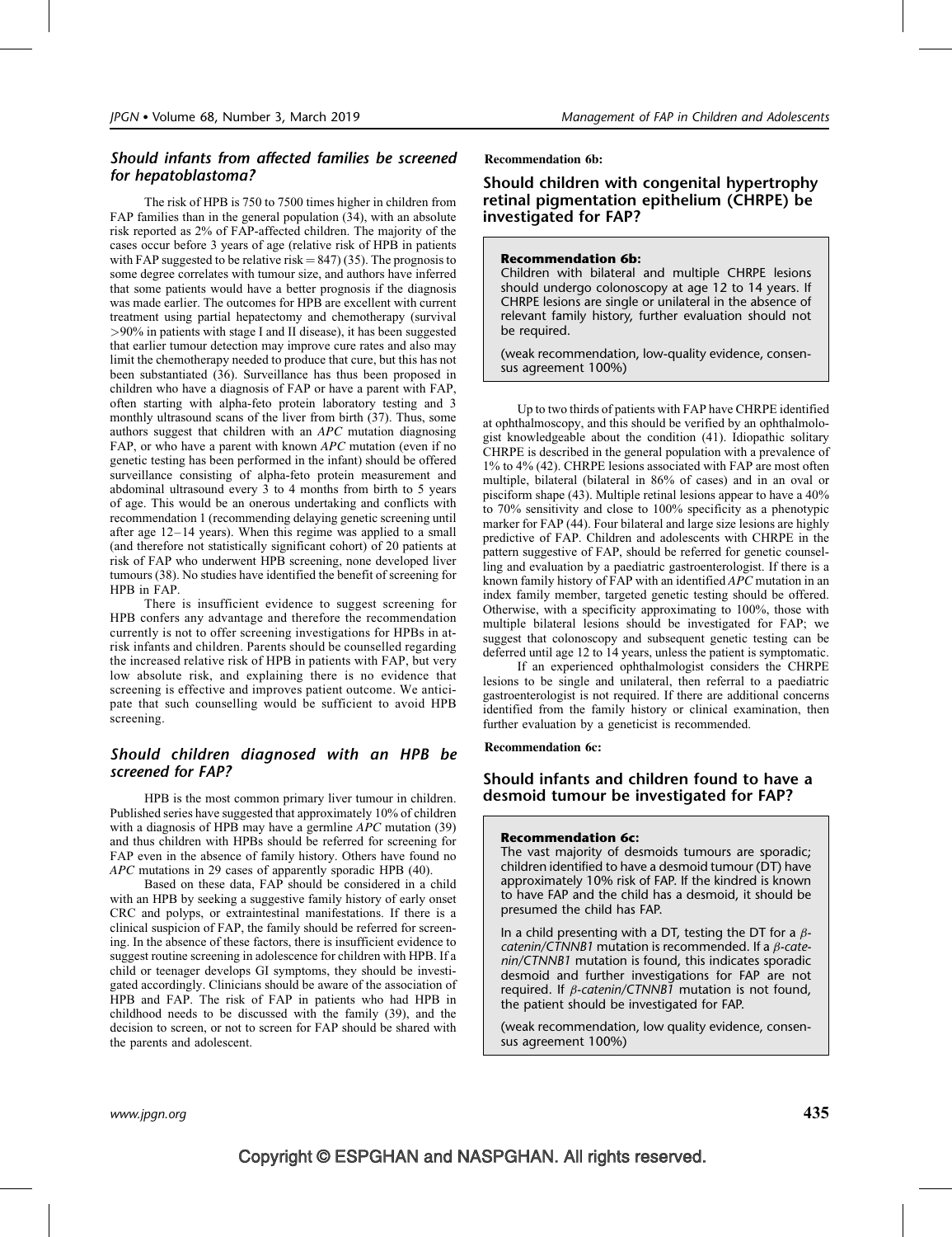DTs develop in 10% to 30% of patients with FAP, the majority are intra-abdominal. Although they are nonmetastasising, they can be locally invasive. DTs are consistently cited as the second leading cause of mortality in FAP patients with the overall lifetime mortality in patients with FAP attributable to desmoids over 11% (45). FAPassociated DTs made up 7.5% of all DTs, and the relative risk of an FAP patient developing a DT was more than 800-fold higher than the general population (46). Approximately 7% to 15% of all DTs are found in people diagnosed with FAP (47). In a single-centre retrospective series, 10% of 93 patients younger than 21 years with a DT were identified to have FAP (48). Desmoids associated with FAP are often found at a young age (second or third decade), and are most commonly seen 3 to 5 years after prophylactic colectomy and the risk is increased if there is a family history of desmoid disease (49). There is genotype-phenotype correlation with desmoid disease in FAP correlating to mutation 3' to codon 1399 associated with an OR of 4 for the development of DT in FAP (Fig. 1).

Children with DTs are clearly at a substantially greater risk of having FAP. If the child with a DT is from a kindred known to be affected with FAP, then it is safe to assume that the affected child has inherited FAP and targeted genetic testing can be performed to seek the mutation known to that family.

DTs in patients with FAP carry biallelic *APC* mutations. This is in contrast to desmoids which arise sporadically which manifest  $\beta$ -catenin /CTNNB1 mutations (50). To assess for a  $\beta$ -catenin / CTNNB1 mutation, DNA extraction from biopsy of the DT should be performed. CTNNB1 mutations are highly prevalent in sporadic DTs (51). Thus if the mutation is identified in the desmoid sample, then this is predictive of sporadic desmoid unrelated to FAP.

On the contrary, the absence of CTNNB1 mutations in the desmoid should suggest the possibility of FAP. If  $\beta$ -catenin/ CTNNB1 mutations cannot be isolated in the desmoid, then clinicians cannot be confident that this is a sporadic desmoid and thus genetic testing and colonoscopy should be offered to the affected child ages 12 to 14 years (even in the absence of a family history as the APC mutation could be de novo).

If DNA extraction of the DT is not feasible and if there are no clinical clues in the child or family suggestive of FAP, the child with DT should undergo colonoscopy with chromoendoscopy in teenage years.

The management of desmoid disease in FAP is complex and lacking good data. Options include surgery resection, surgery for complications, for example, small bowel obstruction, or adopting a conservative surgery sparing approach. Various pharmacological agents have been used, including NSAIDs (sulindac and celecoxib) and hormonal medications (tamoxifen, toremifene, LHRH-agonists, and anastrozole) and chemotherapy (doxorubicin) (52) but randomized controlled data are lacking and therefore given the variable natural history of desmoids, it is difficult to establish and qualify the benefit of these medical therapies.

## Recommendation 7:

# Under what circumstances should children and adolescents be offered chemoprevention with NSAID medication?

## Recommendation 7:

There is no role for the use of chemoprevention agents in children with FAP.

Evidence (strong recommendation; moderate-quality evidence, 100% consensus)

NSAIDs have been the most commonly employed chemopreventive agents in patients with FAP to delay the development of adenomas and to prevent recurrence of adenomas in the retained rectum of patients after prophylactic surgery with colectomy and IRA. Sulindac and selective cyclooxygenase-2 (COX-2) inhibitor celecoxib have been the most extensively studied.

The efficacy of NSAIDs has been demonstrated in clinical trials and animal studies. NSAIDs inhibit COX, a key enzyme in the conversion of arachidonic acid to prostaglandins and other eicosanoids. Prostaglandins appear to play a key role in the adenomacarcinoma sequence by altering cell adhesion, inhibiting apoptosis, and promoting angiogenesis.

The ultimate goal of chemoprevention in FAP is to prevent the inevitable development of CRC among these patients. Despite evidence that sulindac may regress adenomas in the rectum after colectomy with IRA, no evidence exists that the drug delays or prevents the development of malignancy in these rectal segments. In fact, there are several case reports of patients developing malignancy despite chemopreventive regimens (53,54). If used, chemopreventive regimens should be accompanied with a strict endoscopic surveillance regimen. Use of NSAIDs should not replace standard surveillance and treatment.

# Sulindac

A significant decrease in the mean number and size of polyps in patients treated with sulindac compared with placebo has been reported in FAP patients in short term (55,56); however, this does not prevent progression of polyps towards malignancy. In a trial involving FAP patients who have undergone colectomy with IRA, sulindac for an average of 63 months significantly reduced rectal polyp number in all 12 patients. Higher-grade adenoma recurrence was also significantly reduced. The most common side effect was rectal mucosal erosions. Of concern, 1 patient developed a rectal carcinoma. The occurrence of cancer in the rectal remnant of patients with FAP during sulindac therapy has been described in other patients (54).

The use of sulindac as a primary chemopreventive agent in paediatric FAP patients has been studied by Giardello et al (57). Standard doses of sulindac, compared with placebo, did not prevent the development of adenomas in 41 young subjects (age range, 8– 25 years) who were predicted to be affected with FAP but not yet developed adenomas. Currently, sulindac is not recommended as a primary chemopreventive agent.

## **Celecoxib**

Interest in COX-2 inhibitors as chemopreventive agents in FAP was prompted by the GI toxicity noted with a long-term use of nonselective NSAIDs. In adult patients randomized to celecoxib or placebo, those receiving 400 mg twice a day had a 28% reduction in the mean number of colorectal polyps over a 6-month period (58). The safety and efficacy of celecoxib as chemopreventive agent in paediatric population was first studied by Lynch et al (59). They studied a cohort of 18 children of ages 10 to 14 years with APC gene mutations and/or adenomas with a family history of FAP. Celecoxib at a dose of  $16 \text{ mg} \cdot \text{kg}^{-1} \cdot \text{day}^{-1}$ , corresponding to an adult dose of 400 mg twice per day, was well tolerated and significantly reduced the number of colorectal polyps by 44.2% at 3 months ( $P = 0.01$ ), but the cohort was small ( $n = 18$ ). Although this study showed a short-term safety of daily use of celecoxib in children with FAP, cardiovascular toxicity has been shown in several COX-2 inhibitor trials of adults with nonfamilial adenomas (60). The largest randomized placebo controlled chemopreventive study in children using celecoxib  $(n = 106)$  suggested the drug was well tolerated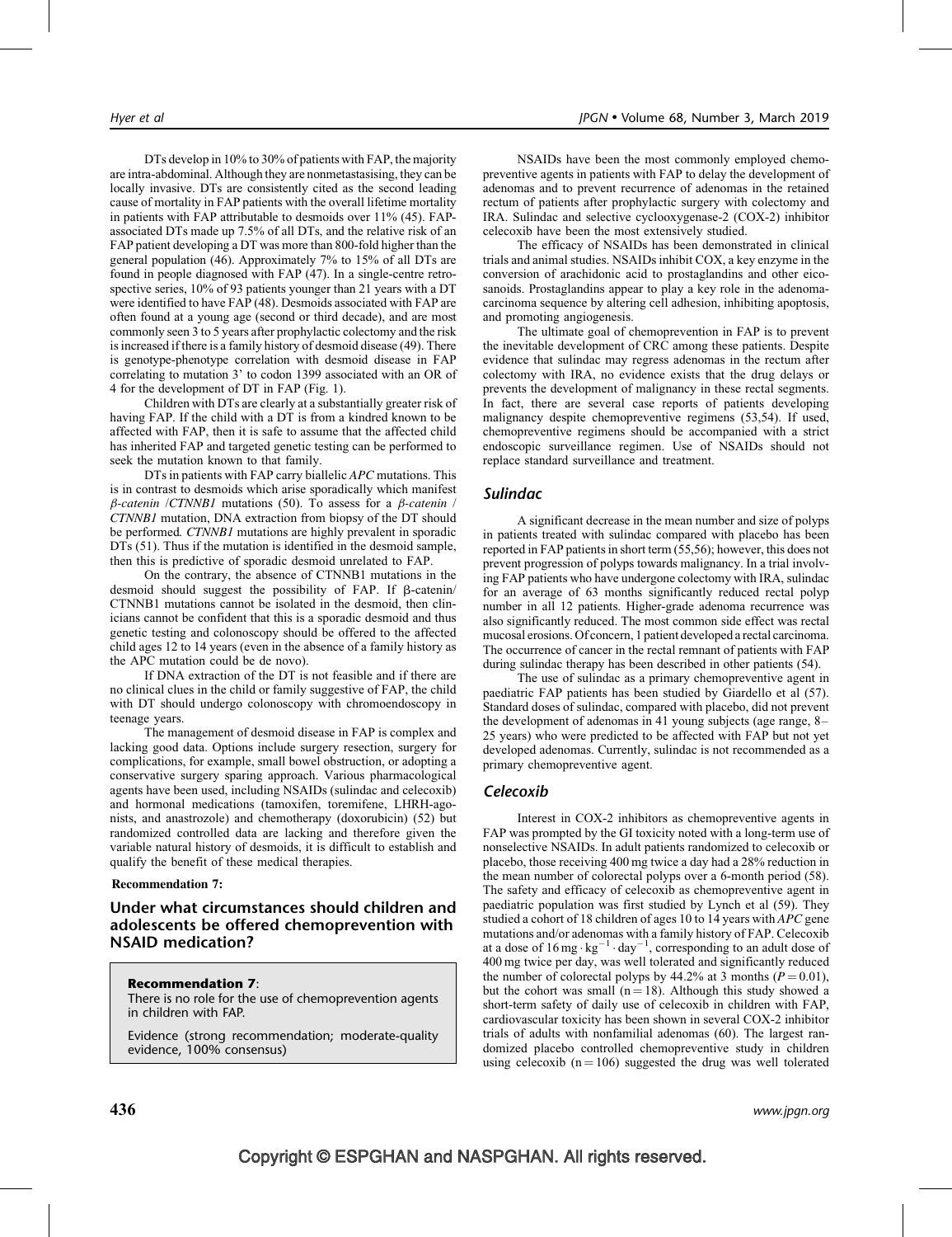and there was a nonsignificant trend to slower progression of colorectal adenomas in the therapeutic arm compared to placebo (61). One randomized clinical trial in adults identified a marginal reduction in duodenal polyposis but the significance of this in paediatrics is unclear (62). Studies combining celecoxib and difluoromethylornithine have suggested a marginal additive effect of combining chemopreventive therapies (63).

An effective chemopreventive agent with favourable toxicity may be of substantial benefit to paediatric FAP patients if found in the long term to prevent cancer. Although it is not feasible to accurately assess polyp density or burden in an intact colon, and the difficulties in undertaking trials in children who require deep sedation for colonoscopy, plus complexity confirming drug adherence, and aiming for useful end points such as delay in colectomy or prevention of CRC, the design of study with meaningful end points will pose significant challenges. It may not be possible to perform an adequate clinical trial to prove the value of NSAID medication as chemoprevention in children or adolescents, with end points that are valuable and clinically relevant, and reproducible (64).

## Recommendation 8:

# What should the clinician advice regarding the cancer risk in children and young adults with FAP

#### Recommendation 8:

CRC is very rare in children and teenagers younger than 20 years. The risk of developing CRC before age 20 is as low as 0.2%. Duodenal cancer has not been reported in teenagers. Extracolonic malignancies are very rare, for example, HPB, brain, and thyroid cancers, reported in 1% to 2% of FAP-affected young adults. Patients can be reassured that they have a very low cancer risk in childhood and teenage years.

(strong recommendation, good quality evidence, consensus agreement 100%)

Virtually all patients with FAP will develop adenocarcinoma of the colon or rectum if left untreated by the ages 40 to 50 years. Although rare, CRC can, however, develop in adolescence. CRC in FAP patients younger than 20 years usually is associated with a severe polyposis phenotype. Church et al (8) surveyed polyposis registries around the world to assess risk of colorectal carcinoma in children and teenagers with FAP. Among the 16 registries that responded, 14 patients younger than 20 years were identified with CRC. The youngest was 9 years old. In 3 cases, the cancer was identified at surgery. Nine of the 14 young patients with CRC had severe polyposis (defined as >1000 colonic polyps). The authors calculated an estimated incidence of 1 case of CRC per 471 affected FAP patients younger than 20 years. A subsequent review published within the FAP guidelines 2008 lists data from multiple European FAP registries, there were 1073 CRC's; none of them in children younger than 10 years, 2 were present in those ages 11 to 15 years, and 15 in children age 16 to 20 years (10). It must be emphasized that this cancer risk is ascertained in a cohort of patients who would have undergone prophylactic colectomy in adolescence, and these data cannot influence the timing of surgery in teenagers in whom the polyp burden necessitates colectomy.

One of the largest single institution reviews of paediatric FAP reported a total of 6 patients with CRC among a total of 163 patients younger than 20 years over a 24-year study period (29). Cancer was found in 1 colonoscopy biopsy (age 18 years) and 5 colectomy specimens (ages: 1 at 19 years, 2 at 18 years, and 2 at 17 years of age). Papillary thyroid cancer was diagnosed in 5 patients and presented at a mean age of 20.8 years. Two patients were found to have brain tumours (1 craniopharyngioma at age 29 years and 1 glioblastoma at age 8 years). An 18-year-old who presented with advanced rectal cancer died at age 22 due to progression of metastatic disease. More than half of patients (59%) developed UGI polyposis, with mean onset at age 17 years but none had progressed to invasive cancer of the UGI tract under 20 years old.

Cohen et al (65) published a series of 33 children with FAP <18 years. On their first colonoscopy, 31 children (94%) had colonic adenomas with low-grade dysplasia and 2 patients (6%) had a normal first colonoscopy. Among these normal first colonoscopy patients, 1 child was later diagnosed with colonic adenocarcinoma at the age of 12.5 years. A prospective clinical trial using celecoxib involving 106 children, age range 10 to 17 years, followed patients 2 to 5 years and none developed CRC during that timeframe (61).

After CRC, the second most common malignancy in patients with FAP over their lifetime is duodenal cancer. Because of a slow progression, only a small fraction of affected subjects will develop duodenal cancer in adulthood (3% to 5%). There is a paucity of data describing UGI neoplasms in paediatric FAP patients. As a result, there is little evidence to support the initiation of UGI surveillance in childhood or adolescence in subjects with FAP (recommendation 5) (66).

The central nervous system (CNS) tumours associated with FAP include medulloblastoma, astrocytomas, and less frequently ependymoma, pinealoblastoma, and ganglioglioma. Given the relatively low risk  $\left($  < 1% overall risk), screening for CNS tumours is currently based on physical examination. In patients with FAP and identifiable APC gene mutation, CNS tumours, especially medulloblastoma, are more common in girls, younger than 20 years and with FAP and *APC* gene mutation in codons 686–1217 (67). Further studies are necessary to determine whether this observation has implications for genetic counselling for individuals with FAP and potentially affecting the risk-benefit assessment for surveillance for brain tumours within this subpopulation.

The risk of developing thyroid cancer in FAP is greatest during the second and third decade of life (<30 years old in 90% of cases; range 15–62 years) and is higher in girls (female-to-male ratio, 17:1) (68). Patients should be informed at transition to adult care regarding the young age on onset of thyroid cancers and the role of thyroid examinations. Of note however, there are no data to demonstrate benefit of routine thyroid surveillance in FAP.

Although relatively uncommon, paediatric patients with FAP may present in the first decade of life with HPB (37). The implications of this are discussed above. Adrenal adenocarcinoma has also been reported in a teenager with FAP (69).

#### Recommendation 9:

# Should children and families with familial adenomatous polyposis be managed within a polyposis registry?

## Recommendation 9:

Where feasible, children and adolescents should be enrolled into their regional or national polyposis registry (depending on local and national provision) to coordinate their care. Polyposis registries improve outcome for FAP patients by improving the rate of diagnosis of FAP and reduce the incidence of CRC.

(weak recommendation, moderate-quality evidence, consensus agreement 100%)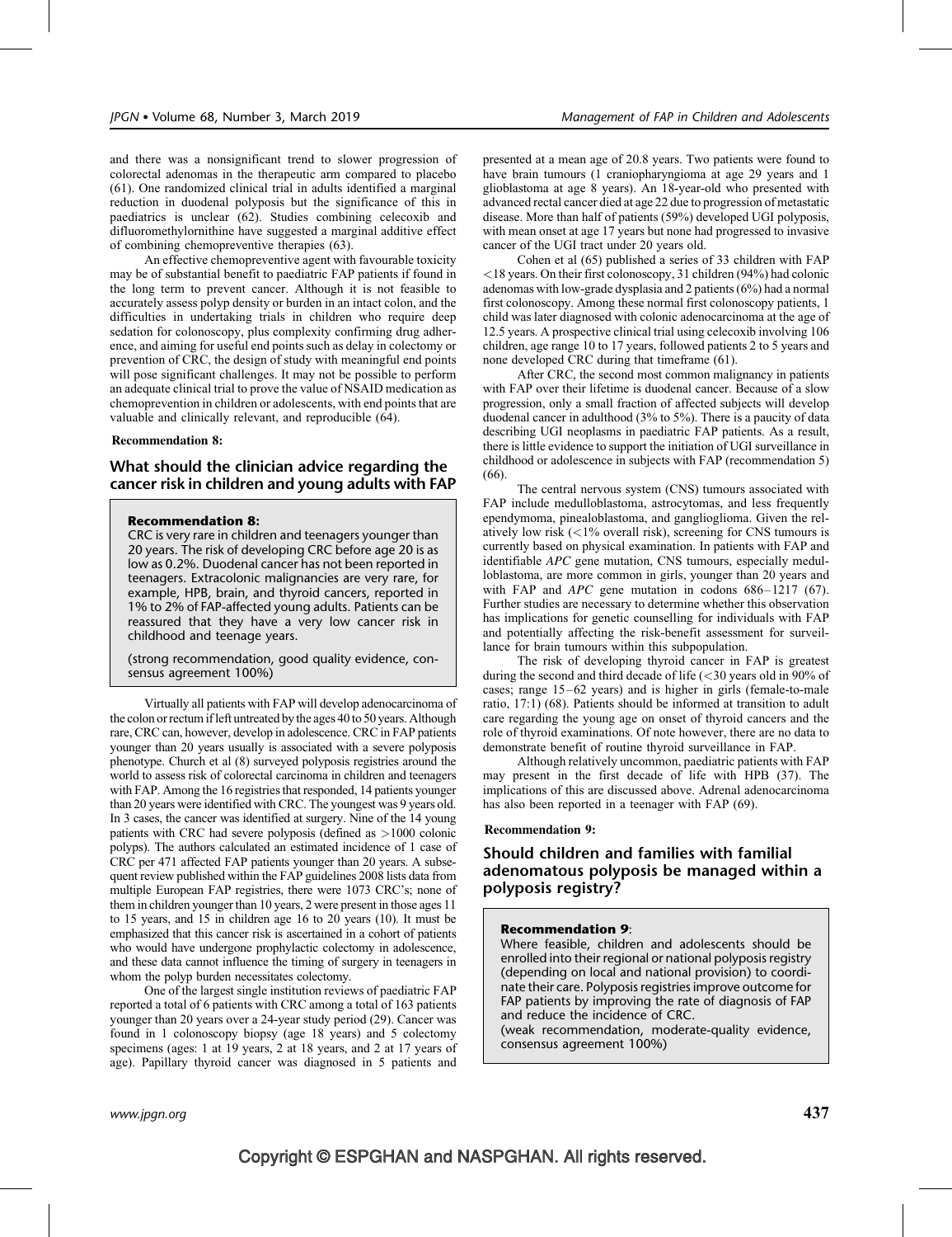| TABLE 5. NOTE and benefit of managing familiar adenomatous polyposis within a polyposis registry |                                                                        |  |
|--------------------------------------------------------------------------------------------------|------------------------------------------------------------------------|--|
| Role of a polyposis registry                                                                     | Proven benefit from a polyposis registry                               |  |
| Registration of polyposis patients and family members                                            | Increasing the rate of diagnosis of FAP and enabling earlier diagnosis |  |
| Counselling and genetic testing                                                                  | Improve outcomes and reducing the incidence of CRC                     |  |
| Access to the multi disciplinary team including psychology.                                      | Improved survival of patients from presymptomatic screening            |  |
| Initiation and coordination of screening of family members at risk of a                          | More complete recall of patients for screening and surveillance        |  |
| polyposis syndrome                                                                               |                                                                        |  |
| Distribution of information and scientific knowledge and initiating research                     |                                                                        |  |
| Recalling patients for screening endoscopies and maintaining postsurgical                        |                                                                        |  |
| follow-up, eg, after IRA for FAP                                                                 |                                                                        |  |

 $CRC =$  colorectal cancer;  $FAP =$  familial adenomatous polyposis; IRA = ileorectal anastomosis.

 $TADIF$  3. Role and benefit of managing familial adenomatous polyposis within

Polyposis registries are now established across the world. The aims and benefits of a polyposis registry are listed in Table 3. Many registries will take responsibility for co-ordinating care, whereas others offer advice and guidelines for local clinicians responsible for occasional patients with a polyposis condition. The improved survival of patients registered is almost certainly attributable to the improvement in organization and coordination of patient screening (70). Patients identified to be at risk of FAP and called for screening had a lower risk of CRC. There are no studies comparing the outcome of children or adolescent patients affected by FAP, who undergo screening and surveillance in a polyposis registry, compared to those who are carefully recalled for screening in a local or regional paediatric gastroenterology service.

After screening and colectomy, surveillance will still be required for the rectum/pouch; furthermore, patients are at longterm risk from extracolonic manifestations especially desmoid disease and duodenal cancer. Maintaining enrolment and contact through a registry will encourage patients to participate in lifetime surveillance  $(71)$ , and ensure that paediatric patients attend for their surveillance and have structured and staged transition into adult care. The published improvement in survival of FAP patients who are enrolled in a surveillance programme should encourage paediatricians to register their patients with their regional polyposis registry, if accessible and amenable to the patients and their families.

Enrolment will ensure access to paediatric and adult gastroenterologists skilled in colonoscopic surveillance in patients with polyposis, and a multidisciplinary team who have experience in looking after such families, facilitating compliance, and transitional care. Adolescents can access psychological support offered within the multidisciplinary team, and this is made more pertinent in young patients compared to adults while, younger patients tend to worry more about the risk of cancer (72). Mental healthrelated quality of life scores are reported to be significantly

TABLE 4. Areas requiring research in the field of familial adenomatous polyposis in children and adolescents

What is the natural history and polyp progression is children with FAP?

Does a gene mutation located at or adjacent to codon 1309 confer an increased risk of cancer in adolescents necessitating earlier genetic testing and colonoscopy?

What is the future role for a colon specific video capsule for colonic surveillance in reducing the burden of colonoscopic surveillance?

 $FAP =$  familial adenomatous polyposis.

lower among FAP-affected patients younger than 18 years compared to adults. It is therefore imperative for paediatric gastroenterologists and geneticists to develop trust and empathy with patients and their families addressing individual social, psychological, and medical conditions, establishing compliance to screening investigations, and individually tailored planning of the timing of colectomy. Psychological support for patients is needed most around the time of colectomy, and this can be accessed by the wider polyposis registry team of nurses and psychologists, or provided locally by a motivated paediatric gastroenterology team (73).

In addition, supervision and enrolment into a polyposis registry offers added benefits including support groups, meeting other affected families for advice and support, access to experienced expert care, and timely advice regarding pregnancy and preimplantation genetic diagnosis. The latter choice can be offered to older teenagers before starting a family enabling them to make planned and careful decisions regarding future pregnancies. Evolving resources within social media offer new and exciting possibilities in the context and patient and physician and patient support structures (Table 4).

# SUMMARY OF RECOMMENDATIONS Recommendation 1:

Predictive genetic testing should be offered to at-risk children at the age of 12 to 14 years. Families should receive genetic counselling before and at the time of testing. Children who are symptomatic with rectal bleeding should undergo earlier testing.

(weak recommendation, low-quality evidence, consensus agreement 100%)

#### Recommendation 2a:

In relation to predictive testing, if the child is found to have the familial APC variant, they have a diagnosis of FAP. If the familial APC variant is absent in the child, then they have not inherited FAP.

#### Recommendation 2b:

In a patient with colonic adenomas who undergoes genetic testing for FAP (diagnostic testing), the finding of a pathogenic variant will confirm the diagnosis of FAP. If no pathogenic variant is identified, this does not exclude FAP.

(strong recommendation, moderate-quality evidence, consensus agreement 100%)

## Recommendation 3:

In those confirmed to have FAP on predictive genetic testing, and those considered at risk where genetic testing is not possible, colonic surveillance should commence age 12 to 14 years. Once adenomas have been identified, intervals between surveillance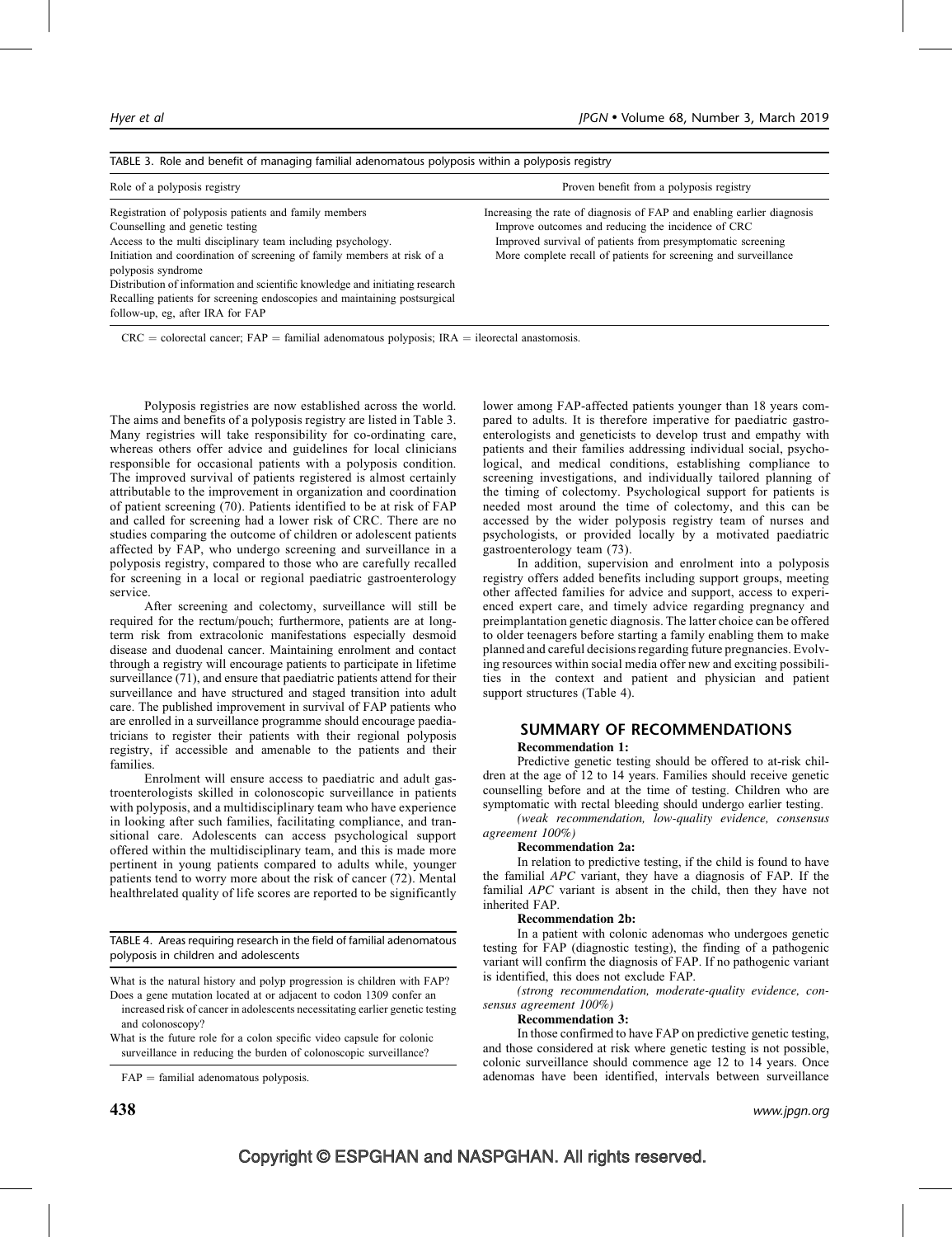colonoscopy should be individualized depending on colonic phenotype every 1 to 3 years. Rectal bleeding or mucous discharge should lead to a colonoscopy at any age.

(weak recommendation, low-quality evidence, consensus agreement 100%)

## Recommendation 4:

Colectomy is necessary to prevent CRC in adulthood. Decision on the timing for colectomy should be determined by polyp burden and characteristics of colonic adenomas in the context of social, personal, and educational factors. IRA or IPAA have their merits and disadvantages and many factors impact on the choice of surgery. The choice should be based on patient phenotype (rectal and colonic burden) and genotype, at the discretion of the surgeon.

(weak recommendation, low-quality evidence, consensus agreement 100%)

#### Recommendation 5:

Despite the presence of gastric polyps in children, and the later risk of duodenal polyposis and ampullary cancer in adult practice, there is no justification to commence routine UGI surveillance until the age of 25 years.

(weak recommendation, low-quality evidence, consensus agreement 90%)

#### Recommendation 6a:

Routine screening for HPB in patients with FAP is not recommended. In children found to have HPB, there is no evidence that routine genetic testing or endoscopic screening for FAP is required.

(weak recommendation, low-quality evidence, consensus agreement 100%)

#### Recommendation 6b:

Children with bilateral and multiple CHRPE lesions should undergo colonoscopy at age 12 to 14 years. If CHRPE lesions are single or unilateral in the absence of relevant family history, further evaluation should not be required.

(weak recommendation, low-quality evidence, consensus agreement 100%)

#### Recommendation 6c:

The vast majority of desmoids tumours are sporadic; children identified to have a DT have approximately 10% risk of FAP. If the kindred is known to have FAP and the child has a desmoid, it should be presumed the child has FAP.

In a child presenting with a DT, testing the DT for a  $\beta$ -catenin /CTNNB1 mutation is recommended. If a  $\beta$ -catenin /CTNNB1 mutation is found, this indicates sporadic desmoid and further investigations for FAP are not required. If  $\beta$ -catenin /CTNNB1 mutation is not found, the patient should be investigated for FAP.

(weak recommendation, low-quality evidence, consensus agreement 100%)

#### Recommendation 7:

There is no role for the use of chemoprevention agents in children with FAP.

(strong recommendation; moderate-quality evidence, 100% consensus)

#### Recommendation 8:

CRC is rare in children and teenagers younger than 20 years. The risk of developing CRC before age 20 is as low as 0.2%. Duodenal cancer has not been reported in teenagers. Extracolonic malignancies are very rare, for example, HPB, brain, and thyroid cancers, reported in 1% to 2% of FAP-affected young adults. Patients can be reassured that they have a very low cancer risk in childhood and teenage years.

(strong recommendation, good-quality evidence, consensus agreement 100%)

#### Recommendation 9:

Where feasible, children and adolescents should be enrolled into their regional or national polyposis registry (depending on local and national provision), to coordinate their care. Polyposis registries improve outcome for FAP patients by improving the rate of diagnosis of FAP and reduce the incidence of CRC.

(weak recommendation, moderate-quality evidence, consensus agreement 100%)

## DISCLAIMER

ESPGHAN is not responsible for the practices of physicians and provides guidelines and position papers as indicators of best practice only. Diagnosis and treatment is at the discretion of physicians.

## ACKNOWLEDGMENTS

The authors are grateful for provision of expert genetic advice to Dr Lynn Greenhalgh, MacMillan Cancer and General Consultant Clinical Geneticist, Liverpool Women's NHS Foundation Trust.

#### **REFERENCES**

- 1. Borry P, Fryns JP, Schotsmans P, et al. Presymptomatic and predictive genetic testing in minors: a systematic review of guidelines and position papers. Clin Genet 2006;70:374–81.
- 2. Parker M. Genetic testing in children and young people. Fam Cancer 2010;9:15–8.
- 3. Clarke A. What is at stake in the predictive genetic testing of children. Fam Cancer 2010;9:19–22.
- 4. Kattentidt-Mouravieva AA, Heijer M, Van Kessel I, et al. How harmful is genetic testing for FAP in young children; the parents' experience. Fam Cancer 2014;13:391–9.
- 5. Michie S, Bobrow M, Marteau, et al. Predictive genetic testing in children and adults: a study of emotional impact. J Med Genet 2001;38:519–26.
- 6. Levine F, Coxworth J, Stevenson D, et al. Parental attitudes, beliefs and perceptions about genetic testing for FAP and colorectal cancer surveillance in minors. J Genet Counsel 2010;19:269–79.
- 7. Andrews L, Mireskandari S, Jessen J, et al. Impact of FAP on young adults: attitudes toward genetic testing, support, and information needs. Genet Med 2006;8:697–703.
- 8. Church JM, McGannon E, Burke C, et al. Teenagers with familial adenomatous polyposis: what is their risk for colorectal cancer? Dis Colon Rectum 2002;45:887–9.
- 9. Vasen HF, Griffioen G, Offenhaus GJ, et al. The value of screening and central registration of families with familial adenomatous polyposis. A study of 82 families in the Netherlands. Dis Colon Rectum 1990;33:227–30.
- 10. Vasen HF, Mosleim G, Alonso A, et al. Guidelines for the clinical management of familial adenomatous polyposis (FAP). Gut 2008;57:  $704 - 13$ .
- 11. [https://www.nccn.org/professionals/physician\\_gls/pdf/genetics\\_colon.](https://www.nccn.org/professionals/physician_gls/pdf/genetics_colon.pdf) [pdf](https://www.nccn.org/professionals/physician_gls/pdf/genetics_colon.pdf). Sourced June 2018. Accessed October 2018.
- 12. Eccles DM, Lunt PW, Wallis Y, et al. An unusually severe phenotype for FAP. Arch Dis Child 1997;77:431–5.
- 13. Hyer W, Fell JM. Screening for familial adenomatous polyposis. Arch Dis Child 2001;84:377–8.
- 14. Bussey HJ. Familial Polyposis Coli. Baltimore, MD: John Hopkins Press; 1975.
- 15. Wallace MH, Frayling IM, Clark SK, et al. Attenuated adenomatous polyposis coli: the role of ascertainment bias through failure to dye spray at colonoscopy. Dis Colon Rectum 1999;42:1078–80.
- 16. Burt RW, Leppert MF, Slattery ML, et al. Genetic testing and phenotype in a large kindred with attenuated familial adenomatous polyposis. Gastroenterology 2004;127:444–51.
- 17. Burn J, Chapman PD, Burn J, et al. Endoscopic screening and surgery for familial adenomatous polyposis: dangerous delays. Br J Surg 1997;84:74–7.

# Copyright © ESPGHAN and NASPGHAN. All rights reserved.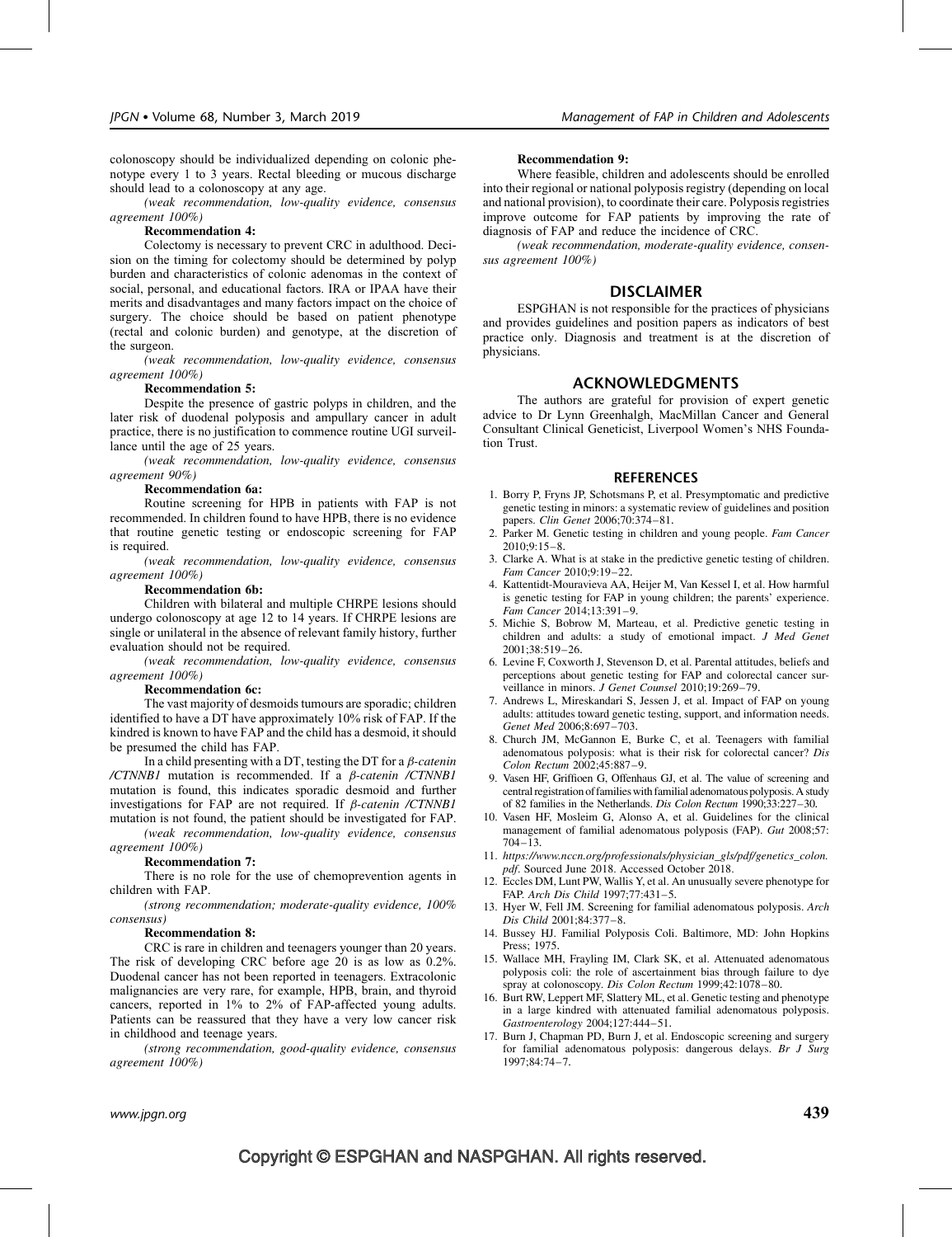- 18. Aziz O, Athanasiou T, Fazio VW, et al. Meta- analysis of observational studies of ileorectal versus ileal pouch-anal anastomosis for familial adenomatous polyposis. Br J Surg  $2006;93:407-17$ .
- 19. Sinha A, Tekkis PP, Rashid S, et al. Risk factors for secondary proctectomy in patients with familial adenomatous polyposis. Br  $J$ Surg 2010;97:1710–5.
- 20. Vasen HF, Van der Luijt RB, Slors JF, et al. Molecular genetic tests as a guide to surgical management of familial adenomatous polyposis. Lancet 1996;348:433–5.
- 21. Wu JS, Paul P, McGannon EA, et al. APC genotype, polyp number and surgical options in familial adenomatous polyposis. Ann Surg 1998;227:57–62.
- 22. Friedl W, Caspari R, Senteller M, et al. Can APC mutation analysis contribute to therapeutic decisions in familial adenomatous polyposis? Experience from 680 FAP families. Gut 2001;48:515–21.
- 23. Olsen KO, Juul S, Bulow, et al. Female fecundity before and after operation for familial adenomatous polyposis.Br J Surg 2003;90:227–31.
- 24. Septer S, Lawson CE, Anant S, et al. Familial adenomatous polyposis in paediatrics: natural history, emerging surveillance and management protocols, chemopreventive strategies, and areas of ongoing debate. Fam Cancer 2016;15:477–85.
- 25. Bulow S, Bjork J, Christensen IJ, et al. Duodenal adenomatosis in familial adenomatous polyposis. Gut 2004;53:381-6.
- 26. Jagelman DG, De Cosse JJ, Bussey HJ. Upper gastrointestinal cancer in Familial adenomatous polyposis. Lancet 1988;8595:1149–51.
- 27. Attard TM, Cuffari C, Tajouri T, et al. Multicenter experience with upper gastrointestinal polyps in paediatric patients with familial adenomatous polyposis. Am J Gastroenterol 2004;99:681–6.
- 28. Gallagher MC, Phillips R, Bulow S. Surveillance and management of upper gastrointestinal disease in familial adenomatous polyposis. Fam Cancer 2006;5:263–73.
- 29. Kennedy RD, Potter DD, Moir CR, et al. The natural history of familial adenomatous polyposis syndrome: a 24 year review of a single center experience in screening, diagnosis, and outcomes. J Pediatr Surg 2014;49:82–6.
- 30. Spigelman AD, Williams CB, Talbot IC, et al. Upper gastrointestinal cancer in patients with familial adenomatous polyposis. Lancet 1989;2:783–5.
- 31. Wood LD, Salaria SN, Cruise MW, et al. Upper GI tract lesions in familial adenomatous polyposis (FAP): enrichment of pyloric gland adenomas and other gastric and duodenal neoplasms. Am J Surg Pathol 2014;38:389–93.
- 32. Walton SJ, Frayling IM, Clark S. Gastric tumours in FAP. Fam Cancer 2017;16:363–9.
- 33. Will OCC, Man RF, Phillips RKS, et al. Familial adenomatous polyposis and the small bowel: a loco-regional review and current management strategies. Pathol Res Pract 2008;204:449–58.
- 34. Groen EJ, Roos A, Muntinghe FL, et al. Extra-intestinal manifestations of familial adenomatous polyposis. Ann Surg Oncol 2008;15:2439–50.
- 35. Giardiello FM, Peterson GM, Brensinger JD. The risk of heptoblastoma in familial adenomatous polyposis. J Paediatr 1991;119:766-8.
- 36. Ortega J, Douglass E, Feusner J, et al. Randomized comparison of cisplatin/vincristine/fluorouracil and cisplatin/continuous infusion doxorubicin for treatment of paediatric hepatoblastoma: a report from the Children's Cancer Group and the Paediatric Oncology Group. J Clin Oncol 2000;18:2665–75.
- 37. Aretz S, Koch A, Uhlhaas S, et al. Should children at risk for familial adenomatous polyposis be screened for hepatoblastoma and children with apparently sporadic hepatoblastoma be screened for APC germline mutations? Pediatr Blood Cancer 2006;47:811–8.
- 38. Attard TM, Tajouri T, Peterson KD, et al. Familial adenomatous polyposis in children younger than age ten years, a multidisciplinary clinic experience. Dis Colon Rectum 2008;51:207–12.
- 39. Hirshman BA, Pollock BH, Tomlinson GE. The spectrum of APC mutations in children with hepatoblastoma from familial adenomatous polyposis kindreds. J Pediatr 2005;147:263-6.
- 40. Harvey JJ, Clark SK, Hyer W, et al. Germline APC mutations are not commonly seen in children with sporadic hepatoblastoma. J Pediatr Gastroenterol Nutr 2008;47:675–7.
- 41. Wallis YL, Macdonald F, Hulten M, et al. Genotype- Phenotype correlation between position of constitutional APC gene mutation and CHRPE expressed in FAP. Hum Gene 1994;94:543–8.
- 42. Tiret A, Parc C. Fundus lesions of adenomatous polyposis. Curr Opinion Opthal 1999;10:168–72.
- 43. Coleman P, Barnard NA. Congenital hypertrophy of the retinal pigment epithelium: prevalence and ocular features in the optometric population. Ophthalmic Physiol Opt 2007;27:547–55.
- 44. Traboulsi El, Kursh AL, Gardner EJ, et al. Prevalence and importance of pigmented ocular fundus lesions in Gardners syndrome. N Engl J Med 1987;316:661–7.
- 45. Arvanitis ML, Jagelman DG, Fazio VW, et al. Mortality in patients with familial adenomatous polyposis. Dis Colon Rectum 1990;33: 639–42.
- 46. Nieuwenhuis MH, Casparie M, Mathus-Vliegen LM, et al. A nationwide study comparing sporadic and familial adenomatous polyposisrelated desmoid-type fibromatoses. Int J Cancer 2011;129:256–61.
- 47. Fallen T, Wilson M, Morlan B, et al. Desmoid tumours a characterization of patients seen at Mayo Clinic 1976–1999. Fam Cancer 2006;5:191–4.
- 48. Honeyman JN, Theilen TM, Knowles MA. Desmoid fibromatosis in children and adolescent: a conservative approach to management. J Pediatr Surg 2012;48:62–6.
- 49. Sinha A, Tekkis PP, Gibbons DC, et al. Risk factors predicting desmoid occurrence in patients with familial adenomatous polyposis: a metaanalysis. Colorectal Dis 2011;13:1222–9.
- 50. Kattentidt Mouravieva AA, Geurts-Giele IR, De Krijger RR, et al. Identification of familial adenomatous polyposis carriers among children with desmoid tumours. Eur J Cancer 2012;48:1867-74.
- 51. Domont J, Salas S, Lacroix L, et al. High frequency of betacatenin heterozygous mutations in extra-abdominal fibromatosis: a potential molecular tool for disease management. Br J Cancer 2010; 102:1032–6.
- 52. Nieuwenhuis MH, Mathus-Vliegen EM, Baeten CG, et al. Evaluation of management of desmoid tumours associated with familial adenomatous polyposis in Dutch patients. Br J Cancer 2011;104:37–42.
- 53. Latchford A. Long term data for chemoprevention in colorectal disease in familial adenomatous polyposis. Fam Cancer 2015;14:S47.
- 54. Tonelli F, Valanzano R, Messerini L, et al. Long-term treatment with sulindac in familial adenomatous polyposis: is there an actual efficacy in prevention of rectal cancer? J Surg Oncol 2000;74:15–20.
- 55. Giardiello FM, Hamilton SR, Krush AJ, et al. Treatment of colonic and rectal adenomas with Sulindac in familial adenomatous polyposis. N Engl J Med 1993;328:1313–6.
- 56. Cruz-Correa M, Hylind LM, Romans KE, et al. Long-term treatment with sulindac in familial adenomatous polyposis: a prospective cohort study. Gastroenterology 2002;122:641–5.
- 57. Giardiello FM, Yang VW, Hylind LM, et al. Primary chemoprevention of familial adenomatous polyposis with sulindac. N Engl J Med 2002;346:1054–9.
- 58. Steinbach G, Lynch PM, Phillips RKS, et al. The effect of celecoxib, a COX 2 inhibitor in familial adenomatous polyposis. N Engl J Med 2000;342:1946–52.
- 59. Lynch PM, Ayers GD, Hawk E, et al. The safety and efficacy of celecoxib in children with familial adenomatous polyposis. Am J Gastroenterol 2010;105:1437–43.
- 60. McGettigan P, Henry D. Cardiovascular risk and inhibition of cyclooxygenase: a systematic review of the observational studies of selective and nonselective inhibitors of cyclooxygenase 2. JAMA 2006;296: 1633–44.
- 61. Burke CA, Phillips R, Berger M, et al. Children's International Polyposis (CHIP) study: a randomized, double-blind, placebo-controlled study of celecoxib in children with familial adenomatous polyposis. Clin Exp Gastroenterol 2017;10:177–85.
- 62. Phillips RKS, Wallace MH, Lynch PM, et al. A randomised double blind placebo controlled study of celecoxib, a selective COX2 inhibitor, on duodenal polyposis in familial adenomatous polyposis. Gut 2002;50: 857–60.
- 63. Lynch PM, Burke C, Phillips RKS, et al. An international randomised trial of celecoxib versus celecoxib and DFMO in patients with familial adenomatous polyposis. Gut 2016;65:285–95.
- 64. Lynch PM. Chemoprevention of familial adenomatous polyposis. Fam Cancer 2016;15:467–75.
- 65. Cohen S, Gorodnichenco A, Weiss B, et al. Polyposis syndromes in children and adolescents: a case series data analysis. Eur J Gastroenterol Hepatol 2014;26:972–7.